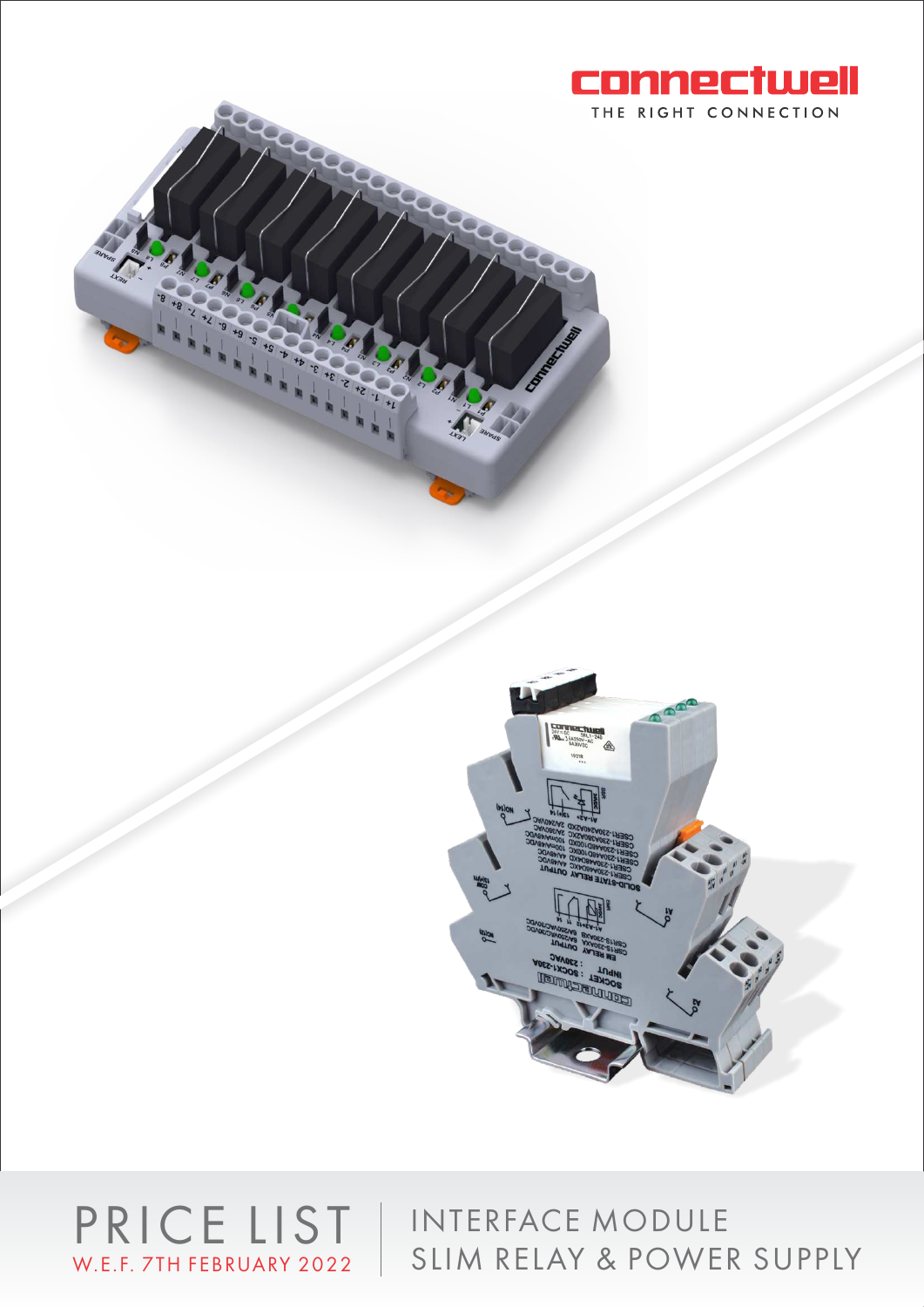# I N T R O D U C T I O N

Established in 1978, Connectwell is the leading manufacturer of Terminal Blocks in India. This superior range of Terminal Blocks is complimented by a large range of Interface Modules, Professional Tools and SMPS (Switched-Mode Power Supplies).

Connectwell over the years has undergone constant evolution of infrastructure, systems and personnel. This evolution is exemplified by its high quality products and a team of professionals which is always looking ahead of everyday challenges, willing to change adapt and create.

Reputed product approvals and certifications like UL, CSA, VDE, ATEX and CE and quality systems which adhere to ISO 9001:2015 verify the quality level that can be expected of Connectwell.

More than four decades of incessant dedication and commitment have made Connectwell a synonym for

. . . THE RIGHT CONNECTION

# PRODUCT LINES

Terminal Blocks

Interface Modules

SMPS (Switched-Mode Power Supplies)

Surge Protection Devices (SPD)





### **VISION**

Connectwell is committed to provide safe, reliable and efficient control & connection solutions in line with ever changing technology requirements. We shall…

Empower domestic and global customers with products of the highest quality standards, with a competitive edge and at superior service levels.

Create a work culture that encourages individual growth, team spirit and creativity; helping us overcome challenges and attain goals.

Deploy fair & ethical business practices for the growth of our vendors and maximize returns to our stakeholders.

Contribute towards the welfare of our community and follow environment friendly practices.

## **MISSION**

Connectwell is dedicated to achieve customer satisfaction by, supplying the Right Product, at the Right Time and at the Right Cost.

## QUALITY & SYSTEMS

At Connectwell we endeavour to keep evolving our systems in line with the latest standards and technology.

In addition to being an ISO 9001:2015 certified organization, all our business processes are mapped into various internal and customer facing IT systems, ranging from a world class ERP, CRM & PLM systems to extremely user friendly customer portal, product configurators and product website.

Our quality control laboratory has been approved for 'Witness Test Data Program' by Underwriters Laboratories (UL). This ensures that the quality testing carried out by our laboratory is not only accurate but also acceptable to the most stringent third party product testing organizations.

Connectwell products carry third part approvals from the most trusted organizations in the world, including but not being limited to UL, CSA, VDE, ATEX and CE.

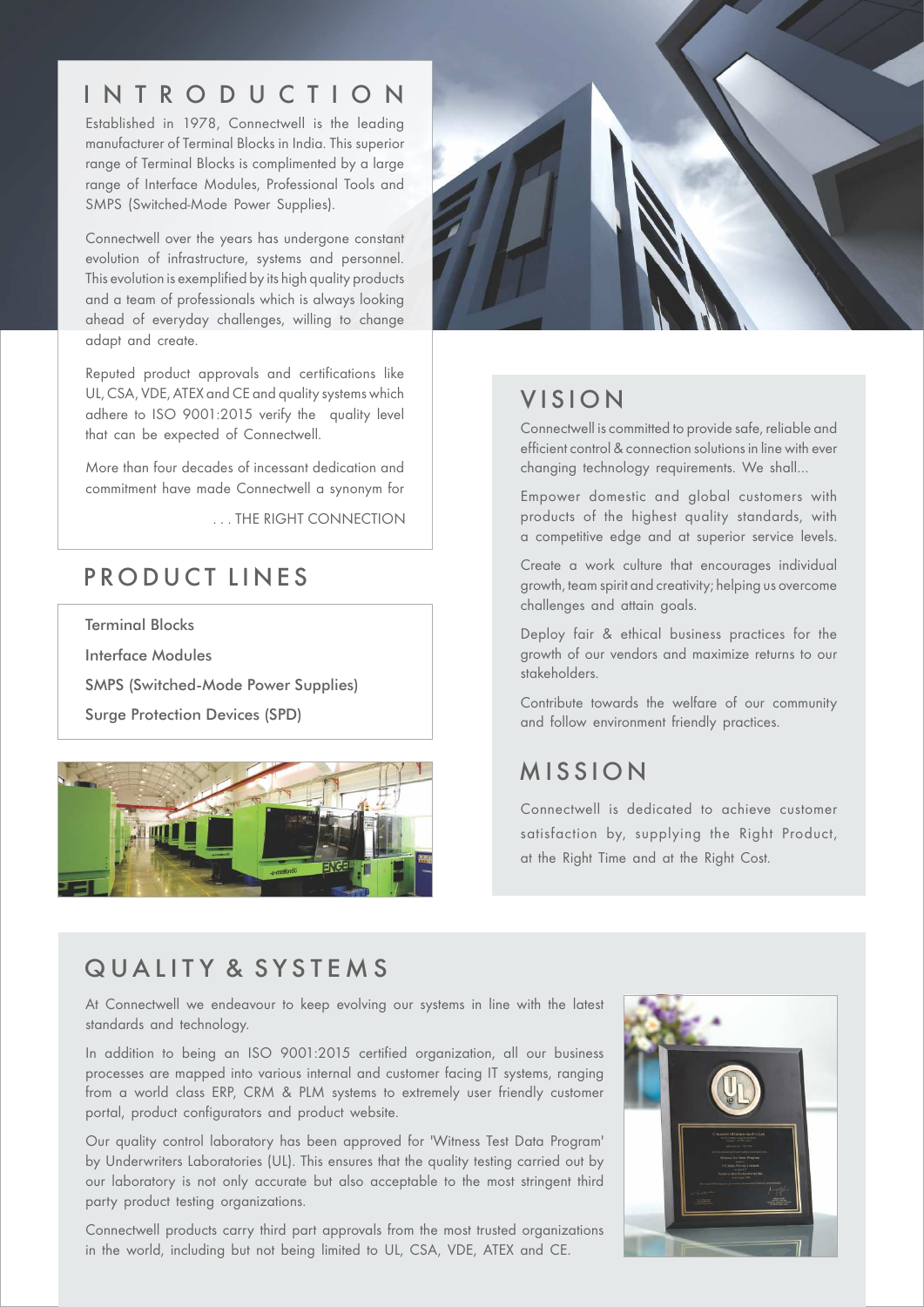### I N F R A S T R U C T U R E

From product conceptualization to realization, we are well equipped with the latest software and high precision machinery to meet the requirements of our customers. Some of these strengths are listed below

Injection and Compression Moulding: Highly automated production floors with CNC moulding machines supported by high accuracy moulding auxiliaries ensures repeatable high quality production.

Sheet Metal Processing - Our strength in sheet metal processing lies in the ability to use high speed multi station and multi form presses to create complex metal components with a very high degree of accuracy. We also have the capability to carry out a number of post forming processes like tapping, welding etc.

Automatic Mechanical Assembly: A very large volume of our products are assembled automatically on automatic assembly lines, which also carry out 100% functional testing of these products, assuring quality and reliability.

Tool Development & Maintenance: At our state of the art production tool room we produce both sheet metal tools and plastic processing moulds at extremely high accuracy levels. In addition, a maintenance tool room supports production areas and ensures continuity of production.



Product Design & Development: Our team works on a Product Life cycle Management platform which enables easy use of various mechanical and electrical design and simulation tools in addition to being able to efficiently manage projects and engineering data.

This ensures that we are able to produce high quality products and tools in shorter time frames, allowing us to better service our customer's needs.



### PRESENCE

Our customers range from the largest to the smallest entities in the below industries

| Power Generation, Transmission & Utilities |

| Oil & Gas | Industrial & Process Automation |

| HVAC | Elevators & Escalators |

| Material handling | Railways & Metros |

| Ship Building & Aviation |

#### REACH

We serve our customers through an expansive dealer network spread across India & the globe and also through our direct offices.

In India, we have more than 202 distributors located across all major towns & cities. In addition to our distributor network, our Sales & Marketing personnel located in all major cities of India interact with customers directly, to understand and meet their requirements.

Internationally, Connectwell is present directly in China, Brazil & Middle East through its subsidiaries and personnel. In addition we reach more than 70 other countries through distributors.

#### Some of the reputed names who we work with regularly are listed below

- | Siemens | Emerson | Indian Railways | Honeywell |
	- | Crompton Greaves | Rockwell Automation | ABB |
	- | Schneider Electric | Bharat Heavy Electrical Limited |
		- | Larsern & Toubro |

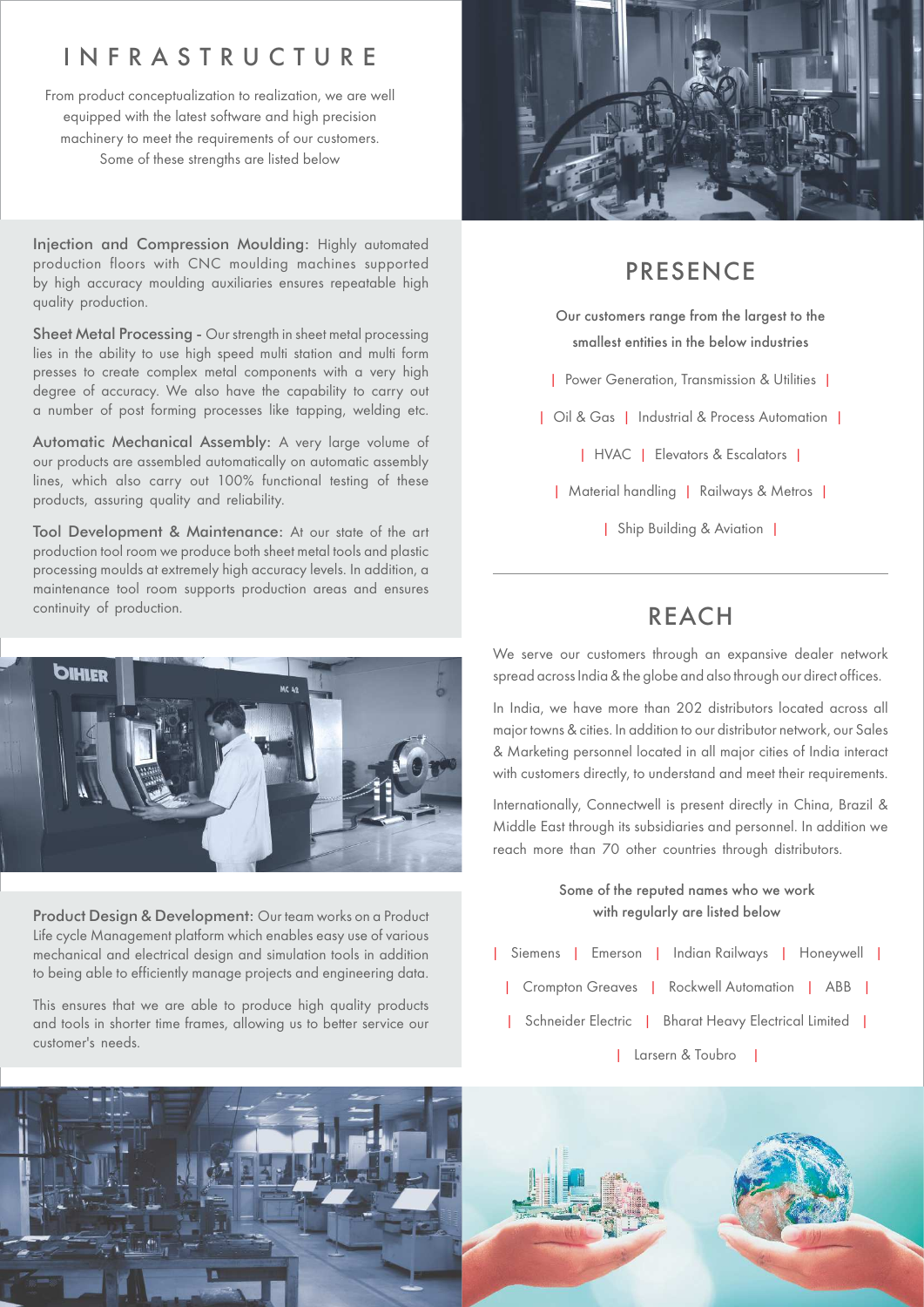| Part #             | <b>Description</b>                                | <b>List Price</b><br>in $\bar{\tau}$ | Per          | <b>UOM</b> | Std.<br>Pack | Group |
|--------------------|---------------------------------------------------|--------------------------------------|--------------|------------|--------------|-------|
|                    |                                                   |                                      |              |            |              |       |
| ESMT108G           | RAIL MNTG END PLT 108MM MNTG TRACK GRY            | 7.70                                 | 1            | EA         | 50           | D     |
| ESMT108GN          | RAIL MNTG END PLATE 108MM MNTG TRACK GRN          | 7.70                                 | $\mathbf{1}$ | EA         | 50           | D     |
| ESMT73G            | RAIL MNTG END PLATE 73 MM MNTG GRY                | 6.60                                 | $\mathbf{1}$ | EA         | 50           | D     |
| ESMT73G1           | RAIL MNTG END PLT73MM MT TRACK GRY (NEW)          | 6.60                                 | $\mathbf{1}$ | EA         | 50           | D     |
| ESMT73GN           | RAIL MNTG END PLATE 73 MM MNTG TRACK GRN          | 6.60                                 | $\mathbf{1}$ | EA         | 50           | D     |
| ESPMT108G          | PNL MNTG END PLATE 108 MM MTG TRACK GREY          | 9.90                                 | $\mathbf{1}$ | EA         | 50           | D     |
| ESPMT108GN         | PNL MNTG END PLATE 108 MM MNTG TRACK GRN          | 9.90                                 | $\mathbf{1}$ | EA         | 50           | D     |
| ESPMT73G           | PNL MNTG END PLT 73MM MNTG TRACK GRY              | 7.70                                 | $\mathbf{1}$ | EA         | 50           | D     |
| ESPMT73GN          | PNL MNTG END PLATE 73 MM MNTG TRACK GRN           | 7.70                                 | $\mathbf{1}$ | EA         | 50           | D     |
| IMACC/CIMRE/EXT    | 2CORE 0.1M CIMRE EXTN CABLE JST WHITE             | 47.00                                | $\mathbf{1}$ | EA         | 1            | Ε     |
| IMACC/ER05D125D2   | SSR 5DC IN& DC OUT 2A                             | 519.20                               | $\mathbf{1}$ | EA         | 100          | Ε     |
| IMACC/ER12D125D2   | SSR 12DC IN& DC OUT 2A                            | 475.20                               | $\mathbf{1}$ | EA         | 100          | Ε     |
| IMACC/ER24D125D2   | SSR 24DC IN& DC OUT 2A                            | 468.60                               | $\mathbf{1}$ | EA         | 100          | Ε     |
| IMACC/ER24D400A3   | SSR 24DC IN & AC OUT 3A                           | 544.50                               | $\mathbf{1}$ | EA         | 100          | E     |
| IMACC/G2R1/230AC   | RELAY OMRON G2R 1CO 230AC                         | 522.50                               | $\mathbf{1}$ | EA         | 100          | Ε     |
| IMACC/G2R2/24DC    | RELAY OMRON G2R 2CO 24DC                          | 198.00                               | $\mathbf{1}$ | EA         | 100          | Ε     |
| IMACC/G2RL1/24DC   | RELAY OMRON G2RL-1 1CO 24DC                       | 165.00                               | $\mathbf{1}$ | EA         | 100          | Ε     |
| IMACC/G2RL2/24DC   | RELAY OMRON G2RL 2CO 24DC (IMACC/G2RL2/24DC)      | 209.00                               | $\mathbf{1}$ | EA         | 100          | Ε     |
| IMCC/10            | 10CH COMP CARRIER MOD RAIL MNT (IMCC/10)          | 396.00                               | $\mathbf{1}$ | EA         | 1            | D     |
| IMCC/12            | 12CH COMP CARRIER MOD RAIL MNT                    | 475.20                               | $\mathbf{1}$ | EA         | 1            | D     |
| IMCC/16            | 16CH COMP CARRIER MOD RAIL MNT                    | 620.40                               | $\mathbf{1}$ | EA         | 1            | D     |
| IMCC/20            | 20CH COMP CARRIER MOD RAIL MNT (IMCC/20)          | 739.20                               | $\mathbf{1}$ | EA         | 1            | D     |
| IMCC/24            | 24CH COMP CARRIER MOD RAIL MNT                    | 884.40                               | $\mathbf{1}$ | EA         | 1            | D     |
| IMCC/4             | 4CH COMP CARRIER MOD RAIL MNT                     | 198.00                               | $\mathbf{1}$ | EA         | 1            | D     |
| IMCC/8             | 8CH COMP CARRIER MOD RAIL MNT                     | 343.20                               | $\mathbf{1}$ | EA         | 1            | D     |
| IMCUS/D016/24/DM37 | CUST MOD 2CO 24DC RLY D016 DM37 WDC RLMT          | 6545.30                              | $\mathbf{1}$ | EA         | 1            | D     |
| IMD/CA/14          | 14CH DIODE MOD CMN ANODE RAIL MNT                 | 422.40                               | 1            | EA         | 1            | D     |
| IMD/CA/16          | 16CH DIODE MOD CMN ANODE RAIL MNT                 | 409.20                               | $\mathbf{1}$ | EA         | 1            | D     |
| IMD/CA/22          | 22CH DIODE MOD CMN ANODE RAIL MNT                 | 607.20                               | $\mathbf{1}$ | EA         | 1            | D     |
| IMD/CA/6           | 6CH DIODE MOD CMN ANODE RAIL MNT                  | 224.40                               | $\mathbf{1}$ | EA         | 1            | D     |
| IMD/CK/14          | 14CH DIODE MOD CMN CATH RAIL MNT                  | 422.40                               | $\mathbf{1}$ | EA         | 1            | D     |
| IMD/CK/22          | 22CH DIODE MOD CMN CATH RAIL MNT                  | 607.20                               | $\mathbf{1}$ | EA         | 1            | D     |
| IMD/CK/6           | 6CH DIODE MOD CMN CATH RAIL MNT                   | 237.60                               | 1            | EA         | 1            | D     |
| IMD/S/10           | 10CH DIODE MOD SNGL DIODE RAIL MNT                | 528.00                               | $\mathbf{1}$ | EA         | 1            | D     |
| IMD/S/12           | 12CH DIODE MOD SNGL DIODE RAIL MNT                | 541.20                               | $\mathbf{1}$ | EA         | 1            | D     |
| IMD/S/12/5408/SC   | 12 CH INDIVIDUAL 1N5408-DIODE MOD SPRING CLAMP    | 785.40                               | 1            | EA         | 1            | D     |
| IMD/S/16           | 16CH DIODE MOD SNGL DIODE RAIL MNT                | 699.60                               | $\mathbf{1}$ | EA         | 1            | D     |
| IMD/S/20           | 20CH DIODE MOD SNGL DIODE RAIL MNT                | 871.20                               | $\mathbf{1}$ | EA         | 1            | D     |
| IMD/S/24           | 24CH DIODE MOD SNGL DIODE RAIL MNT                | 1034.90                              | 1            | EA         | 1            | D     |
| IMD/S/4            | 4CH DIODE MOD SNGL DIODE RAIL MNT                 | 224.40                               | $\mathbf{1}$ | EA         | 1            | D     |
| IMD/S/8            | 8CH DIODE MOD SNGL DIODE RAIL MNT                 | 396.00                               | $\mathbf{1}$ | EA         | 1            | D     |
| $IMDB1/11-H$       | DISTRIBUTION MOD 1 IN 11 OUTx2 HORIZ (IMDB1/11-H) | 541.20                               | 1            | EA         | 1            | D     |
| <b>IMDB1/15-H</b>  | DISTRIBUTION MOD 1 IN 15 OUTx2 HORIZ (IMDB1/15-H) | 666.60                               | $\mathbf{1}$ | EA         | 1            | D     |
| $IMDB1/19-H$       | DISTRIBUTION MOD 1 IN 19 OUTx2 HORIZ (IMDB1/19-H) | 818.40                               | $\mathbf{1}$ | EA         | 1            | D     |
| $IMDB1/31-H$       | DISTRIBUTION MOD 1 IN 31 OUTx2 HORIZ (IMDB1/31-H) | 1223.10                              | 1            | EA         | 1            | D     |
| $IMDB1/5-H$        | DISTRIBUTION MOD 1 IN 5 OUTx2 HORIZ (IMDB1/5-H)   | 363.00                               | $\mathbf{1}$ | EA         | 1            | D     |
| <b>IMDB2/12</b>    | DISTRIBUTION MOD 2 IN 12 OUT                      | 514.80                               | $\mathbf{1}$ | EA         | 1            | D     |
| IMDB2/6            | DISTRIBUTION MOD 2 IN 6 OUT                       | 303.60                               | $\mathbf{1}$ | EA         | -1           | D     |
| <b>IMDI16/24</b>   | DIGITAL INPUT 16CH 24V OPTO ISO RL M IMDI16/24    | 4659.60                              | $\mathbf{1}$ | EA         | $\mathbf{1}$ | D     |
| IMDLT/AC/10        | 10CH AC LAMP TST MOD RAIL MNT                     | 752.40                               | $\mathbf{1}$ | EA         | 1            | D     |
| IMDLT/AC/22        | 22CH AC LAMP TST MOD RAIL MNT                     | 990.00                               | $\mathbf{1}$ | EA         | 1            | D     |
|                    |                                                   |                                      |              |            |              |       |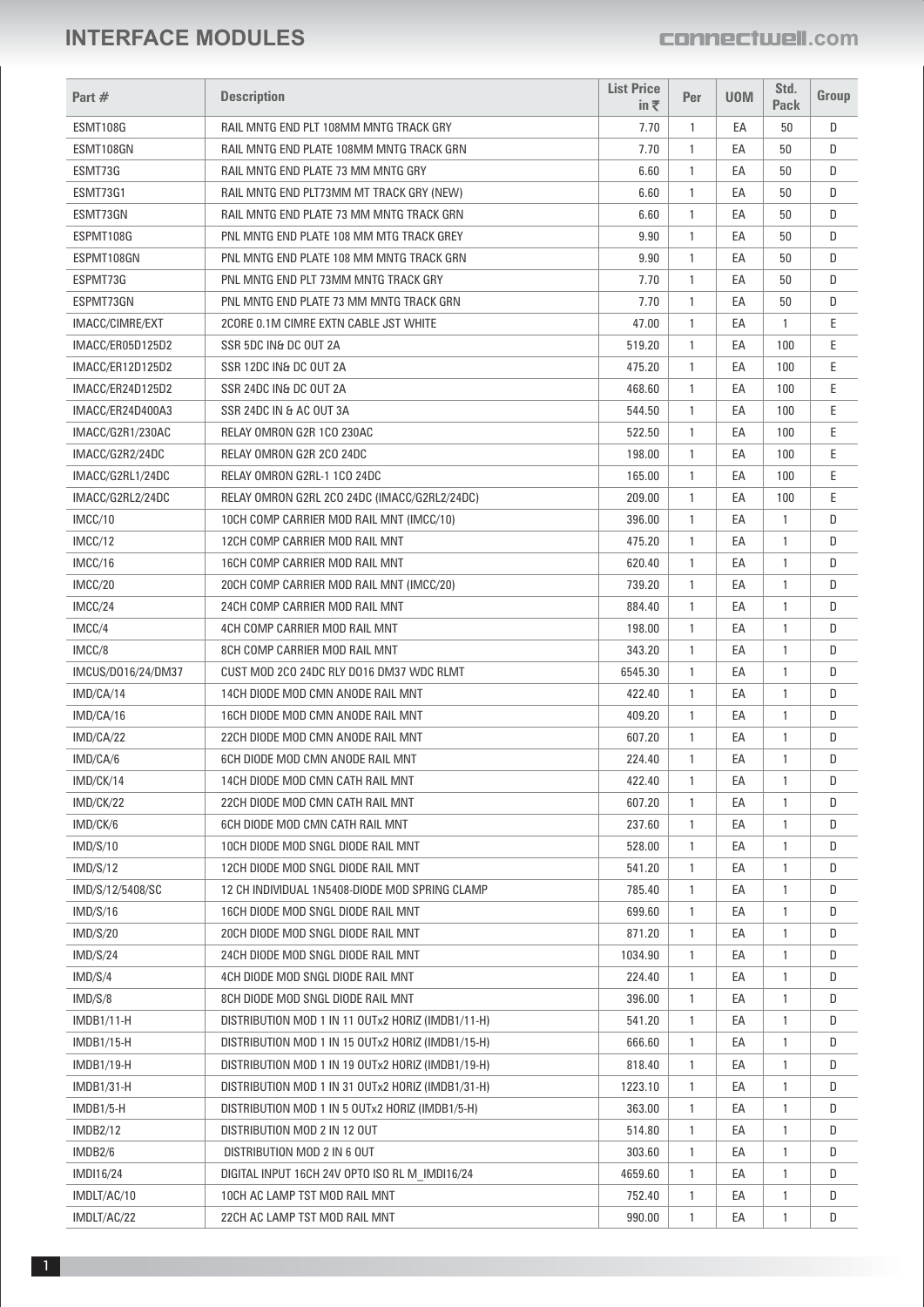| Part #                        | <b>Description</b>                                                    | <b>List Price</b><br>in₹ | Per          | <b>UOM</b> | Std.<br><b>Pack</b> | Group |
|-------------------------------|-----------------------------------------------------------------------|--------------------------|--------------|------------|---------------------|-------|
| IMDLT/AC/5                    | 5CH AC LAMP TST MOD RAIL MNT                                          | 422.40                   | $\mathbf{1}$ | EA         | 1                   | D     |
| IMDLT/DC/CA/10                | 10CH DCLAMP TSTMOD CMNANODE RAILMNT                                   | 752.40                   | 1            | EA         | 1                   | D     |
| IMDLT/DC/CA/12                | 12CH DC LAMP TST MOD CMN ANODE RAIL MNT                               | 805.20                   | $\mathbf{1}$ | EA         | 1                   | D     |
| IMDLT/DC/CA/16                | 16CH DC LAMP TST MOD CMN ANODE RAIL MNT                               | 1240.80                  | $\mathbf{1}$ | EA         | 1                   | D     |
| IMDLT/DC/CA/24                | 24CH DC LAMP TST CMN ANODE RAIL MT (IMDLT/DC/CA/24)                   | 1610.40                  | $\mathbf{1}$ | EA         | 1                   | D     |
| IMDLT/DC/CA/5                 | 5CH DCLAMP TSTMOD CMNANODE RAILMNT                                    | 475.20                   | $\mathbf{1}$ | EA         | 1                   | D     |
| IMDLT/DC/CK/12                | 12CH DC LAMP TST MOD CMN CATH RAIL MNT                                | 805.20                   | $\mathbf{1}$ | EA         | 1                   | D     |
| IMDLT/DC/S/10                 | 10CH DC LAMP TST MOD RAIL MNT                                         | 752.40                   | $\mathbf{1}$ | EA         | 1                   | D     |
| IMDLT/DC/S/5                  | 5CH DC LAMP TST MOD RAIL MNT                                          | 422.40                   | $\mathbf{1}$ | EA         | 1                   | D     |
| IMDLT/DC/S/6                  | 6CH DC LAMP TST MOD RAIL MNT (IMDLT/DC/S/6)                           | 528.00                   | 1            | EA         | 1                   | D     |
| IMDSUBF/15/H                  | 15PIN F-DSUB MOD WTH HOLE RAIL MNT                                    | 448.80                   | 1            | EA         | 1                   | D     |
| IMDSUBF/15/S                  | 15PIN F-DSUB MOD RAIL MNT                                             | 343.20                   | 1            | EA         | 1                   | D     |
| IMDSUBF/15/SC                 | 15PIN F-DSUB MOD SPRING CAGE TB RAIL MNT (IMDSUBF/15/SC)              | 462.00                   | $\mathbf{1}$ | EA         | 1                   | D     |
| IMDSUBF/25/H                  | 25PIN F-DSUB MOD WTH HOLE RAIL MNT                                    | 633.60                   | 1            | EA         | 1                   | D     |
| IMDSUBF/25/S                  | 25PIN F-DSUB MOD RAIL MNT                                             | 528.00                   | 1            | EA         | 1                   | D     |
| IMDSUBF/37/H                  | 37PIN F-DSUB MOD WTH HOLE RAIL MNT                                    | 897.60                   | 1            | EA         | $\mathbf{1}$        | D     |
| IMDSUBF/37/L1                 | 37PIN F-DSUB MOD LED INDIC. RAIL MNT                                  | 1135.20                  | 1            | EA         | 1                   | D     |
| IMDSUBF/37/S                  | 37PIN F-DSUB MOD RAIL MNT                                             | 752.40                   | $\mathbf{1}$ | EA         | 1                   | D     |
| IMDSUBF/37/SC                 | 37PIN F-DSUB SPRING CAGE RAIL MT                                      | 1042.80                  | 1            | EA         | 1                   | D     |
| IMDSUBF/50/S                  | 50PIN F-DSUB MOD RAIL MNT                                             | 910.80                   | 1            | EA         | 1                   | D     |
| IMDSUBF/50/SC                 | 50PIN F-DSUB SPRING CAGE RAIL MT (IMDSUBF/50/SC)                      | 1465.20                  | 1            | EA         | 1                   | D     |
| IMDSUBF/9/H                   | 9PIN F-DSUB MOD WTH HOLE RAIL MNT                                     | 303.60                   | $\mathbf{1}$ | EA         | 1                   | D     |
| IMDSUBF/9/L1                  | 9PIN F-DSUB MOD LED INDIC. RAIL MNT                                   | 343.20                   | $\mathbf{1}$ | EA         | 1                   | D     |
| IMDSUBM/15/H                  | 15PIN M-DSUB MOD WTH HOLE RAIL MNT                                    | 422.40                   | $\mathbf{1}$ | EA         | 1                   | D     |
| IMDSUBM/15/S                  | 15PIN M-DSUB MOD RAIL MNT                                             | 343.20                   | $\mathbf{1}$ | EA         | 1                   | D     |
| IMDSUBM/15/SC                 | 15PIN M-DSUB MOD SPRING CAGE TB RAIL MNT                              | 462.00                   | 1            | EA         | 1                   | D     |
| IMDSUBM/25/H                  | 25PIN M-DSUB MOD WTH HOLE RAIL MNT                                    | 633.60                   | $\mathbf{1}$ | EA         | 1                   | D     |
| IMDSUBM/25/L1                 | 25PIN M-DSUB MOD LED INDIC. RAIL MNT                                  | 752.40                   | 1            | EA         | 1                   | D     |
| IMDSUBM/25/MIL                | 25PIN M-DSUB MIL(LCSO) GRD MOD RLMT                                   | 1366.20                  | $\mathbf{1}$ | EA         | 1                   | D     |
| IMDSUBM/25/S                  | 25PIN M-DSUB MOD RAIL MNT                                             | 528.00                   | 1            | EA         | 1                   | D     |
| IMDSUBM/25/SC                 | 25PIN M-DSUB MOD SPRING CAGE TB RAIL MNT                              | 712.80                   | 1            | EA         | 1                   | D     |
|                               | 37PIN M-DSUB MOD WTH HOLE RAIL MNT (IMDSUBM/37/H)                     | 897.60                   |              | EA         | 1                   | D     |
| IMDSUBM/37/H<br>IMDSUBM/37/L1 | 37PIN M-DSUB MOD LED INDIC. RAIL MNT                                  | 1135.20                  | 1<br>1       | EA         | 1                   | D     |
|                               |                                                                       |                          |              |            |                     | D     |
| IMDSUBM/37/S                  | 37PIN M-DSUB MOD RAIL MNT<br>37PIN M-DSUB MOD SPRING CAGE TB RAIL MNT | 752.40<br>1086.80        | $\mathbf{1}$ | EA         | 1                   | D     |
| IMDSUBM/37/SC                 |                                                                       |                          | 1            | EA         | 1                   |       |
| IMDSUBM/50/S                  | 50PIN M-DSUB MOD RAIL MNT<br>50PIN M-DSUB SPRING CAGE RAIL MT         | 910.80                   | 1            | EA         | 1                   | D     |
| IMDSUBM/50/SC                 |                                                                       | 1465.20                  | $\mathbf{1}$ | EA         | 1                   | D     |
| IMDSUBM/9/8CH                 | 9 PIN M-DSUB 8CH MOD RAIL MNT                                         | 1689.60                  | 1            | EA         | 1                   | D     |
| IMDSUBM/9/H                   | 9PIN M-DSUB MOD WTH HOLE RAIL MNT                                     | 382.80                   | 1            | EA         | 1                   | D     |
| IMDSUBM/9/L1                  | 9PIN M-DSUB MOD LED INDIC. RAIL MNT                                   | 343.20                   | 1            | EA         | 1                   | D     |
| IMDSUBM/9/S                   | 9PIN M-DSUB MOD RAIL MNT                                              | 264.00                   | 1            | EA         | 1                   | D     |
| IMDSUBM/9/SC                  | 9PIN M-DSUB MOD SPRING CAGE TB RAIL MNT                               | 316.80                   | 1            | EA         | 1                   | D     |
| IMER2/05D125D2                | 2CH SSR MOD 05DC IN/OUT 2A ON PCB RL                                  | 1001.00                  | 1            | EA         | 1                   | E     |
| IMER4/05D125D2                | 4CH SSR MOD 05DC IN/OUT 2A ON PCB RL MTG                              | 1980.00                  | 1            | EA         | 1                   | Ε     |
| IMER4/24D125D2                | 4CH SSR MOD 24DC IN/OUT 2A RL MNTG                                    | 3207.60                  | 1            | EA         | 1                   | Е     |
| IMER4/24D400A3                | 4CH SSR 24DC I/P AC O/P 3A RL MNTG                                    | 4745.40                  | 1            | EA         | 1                   | E     |
| IMER8/05D125D2                | 8CH SSR 05DC IN/OUT 2A ON PCB RL MT                                   | 3880.80                  | $\mathbf{1}$ | EA         | 1                   | E     |
| IMER8/24D125D2                | 8CH SSR MOD 24DC IN/OUT 2A ON PCB RL MTG                              | 6349.20                  | 1            | EA         | 1                   | Е     |
| IMER8/24D400A3                | 8CH SSR 24DC I/P AC 0/P 3A RL MNTG                                    | 9609.60                  | 1            | EA         | 1                   | E     |
| IMERS1/05D125D2               | 1CH SSR MOD 05DC IN/OUT 2A BASE RL MNTG                               | 580.80                   | 1            | EA         | 5                   | E     |
| IMERS1/24D125D2               | 1CH SSR MOD 24DC IN/OUT 2A BASE RL MNTG                               | 858.00                   | 1            | EA         | 5                   | Е     |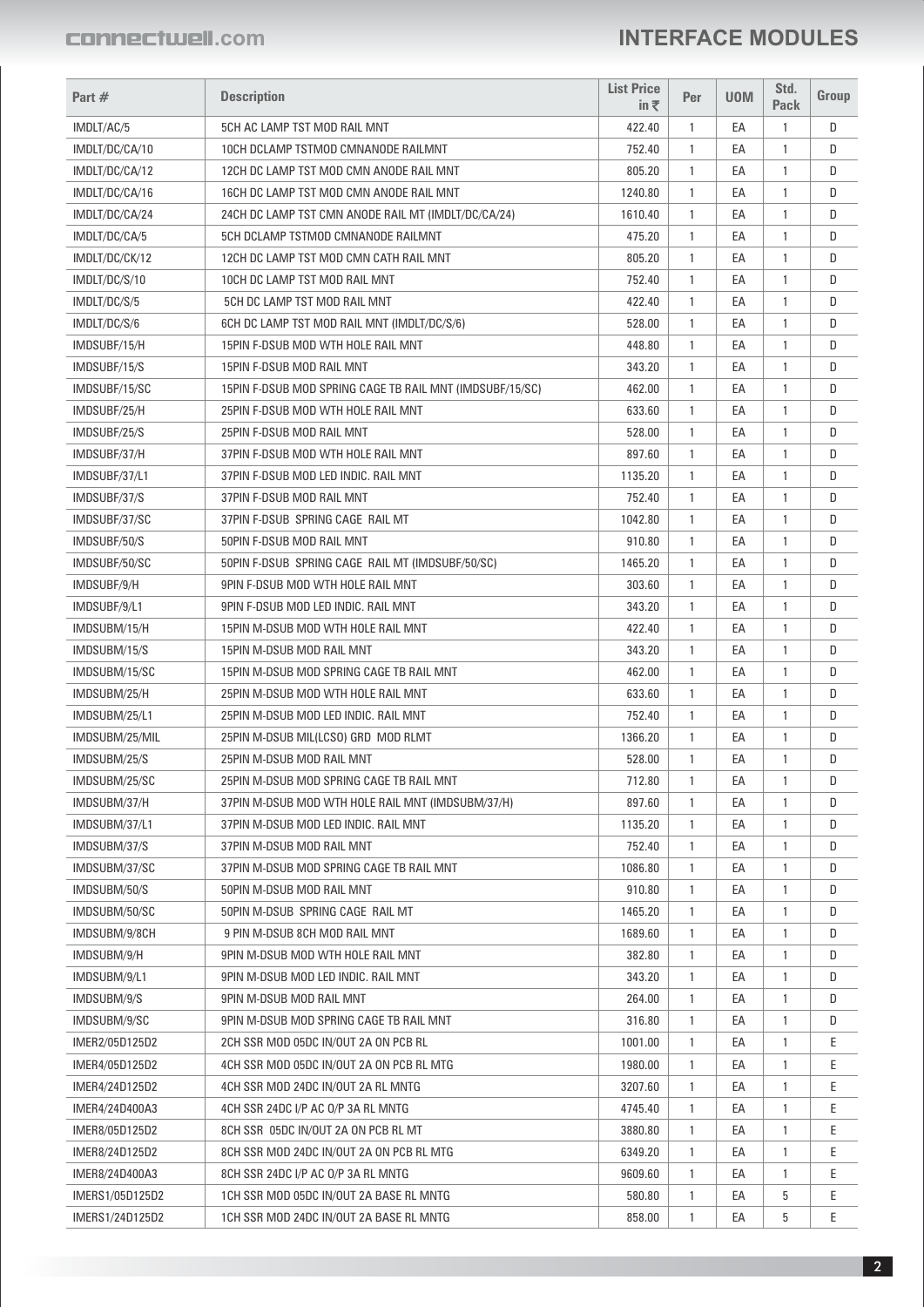| Part #               | <b>Description</b>                                           | <b>List Price</b><br>in $\bar{\tau}$ | Per          | <b>UOM</b> | Std.<br><b>Pack</b> | Group |
|----------------------|--------------------------------------------------------------|--------------------------------------|--------------|------------|---------------------|-------|
| IMERS1/24D400A3      | 1CH SSR 24DC I/P AC O/P 3A BASE RL MNTG                      | 1125.30                              | $\mathbf{1}$ | EA         | 5                   | Ε     |
| IMERS16/24D125D2     | 16CH SSR 24DC IN/OUT 2A BS RL MTG)                           | 13226.40                             | $\mathbf{1}$ | EA         | $\mathbf{1}$        | E     |
| IMERS16/24D400A3     | 16CH SSR 24DC I/P AC 0/P 3A BASE RL MNTG (IMERS16/24D400A3)  | 18016.90                             | $\mathbf{1}$ | EA         | 1                   | E     |
| IMERS16/5D125D2      | 16CH SSR MOD 5DC IN/OUT 2A BASE RL                           | 8170.80                              | $\mathbf{1}$ | EA         | 1                   | Ε     |
| IMERS2/24D125D2      | 2CH SSR MOD 24DC IN/OUT 2A BASE RL MNTG                      | 1544.40                              | $\mathbf{1}$ | EA         | 1                   | Ε     |
| IMERS2/24D400A3      | 2CH SSR 24DC I/P AC O/P 3A BS RL MTG                         | 2468.40                              | $\mathbf{1}$ | EA         | 1                   | E     |
| IMERS4/24D125D2      | 4CH SSR MOD 24DC IN/OUT 2A BASE RL MNTG                      | 3326.40                              | $\mathbf{1}$ | EA         | $\mathbf{1}$        | Ε     |
| IMERS4/24D400A3      | 4CH SSR 24DC I/P AC O/P 3A BASE RL MNTG                      | 4103.00                              | $\mathbf{1}$ | EA         | $\mathbf{1}$        | E     |
| IMERS4/5D125D2       | 4CH SSR MOD 5DC IN/OUT 2A BASE RL                            | 3025.00                              | $\mathbf{1}$ | EA         | 1                   | E     |
| IMERS8/05D125D2      | 8CH SSR MOD 05DC IN/OUT 2A BASE RL MT (IMERS8/05D125D2)      | 4105.20                              | $\mathbf{1}$ | EA         | 1                   | Ε     |
| IMERS8/05D400A3      | 8CH SSR 05DC I/P AC 0/P 3A BS RL MTG                         | 6085.20                              | $\mathbf{1}$ | EA         | 1                   | E     |
| IMERS8/12D125D2      | 8CH SSR 12DC IN/OUT 2A BS RL MTG)                            | 6583.50                              | $\mathbf{1}$ | EA         | 1                   | E     |
| IMERS8/12D400A3      | 8CH SSR 12DC I/P AC 0/P 3A BASE RL M                         | 8605.30                              | $\mathbf{1}$ | EA         | 1                   | E     |
| IMERS8/24D125D2      | 8CH SSR MOD 24DC IN/OUT 2A BASE RL MNTG                      | 6613.20                              | $\mathbf{1}$ | EA         | 1                   | E     |
| IMERS8/24D400A3      | 8CH SSR 24DC I/P AC 0/P 3A BASE RL MNTG                      | 9834.00                              | $\mathbf{1}$ | EA         | 1                   | E     |
| IMERSF1/24D400A3     | 1CH SSR 24DC I/P AC O/P 3A FU BSE                            | 1293.60                              | $\mathbf{1}$ | EA         | 1                   | E     |
| IMERSF16/05D125D2    | 16CH SSR 5DC IN/OUT FU 2A BASE RL MNTG (IMERSF16/05D125D2)   | 17028.00                             | $\mathbf{1}$ | EA         | 1                   | E     |
| IMERSF16/24D125D2    |                                                              | 17160.00                             | $\mathbf{1}$ | EA         | 1                   | E     |
|                      | 16CH SSR 24DC IN/OUT FU 2A BASE RL MNTG                      |                                      |              |            |                     |       |
| IMERSF16/24D400A3    | 16CH SSR 24DC I/P AC O/P 3A FU BSE RL MT                     | 21076.00                             | $\mathbf{1}$ | EA         | 1                   | E     |
| IMERSF2/05D125D2     | 2CH SSR 05DC IN/OUT FU 2A BASE RL MNTG (IMERSF2/05D125D2)    | 2310.00                              | $\mathbf{1}$ | EA         | 1                   | Ε     |
| IMERSF2/24D125D2     | 2CHSSR24DC IN/OUT FU2A BASE RLMNTG                           | 1742.40                              | 1            | EA         | 1                   | E     |
| IMERSF2/24D400A3     | 2CH SSR 24DC I/P AC 0/P 3A FU BSE RL MT                      | 2335.30                              | $\mathbf{1}$ | EA         | 1                   | Ε     |
| IMERSF4/24D125D2     | 4CH SSR 24DC IN/OUT FU 2A BASE RL MNTG                       | 3432.00                              | $\mathbf{1}$ | EA         | 1                   | E     |
| IMERSF4/24D400A3     | 4CH SSR 24DC I/P AC O/P 3A FU RLMT                           | 5134.80                              | $\mathbf{1}$ | EA         | 1                   | E     |
| IMERSF8/05D125D2     | 8CH SSR 05DC IN/OUT FU 2A BASE RL MNTG (IMERSF8/05D125D2)    | 7840.80                              | $\mathbf{1}$ | EA         | 1                   | E     |
| IMERSF8/05D400A3     | 8CH SSR 05DC IN/AC OUT 3A FU BASE RL MT                      | 6336.00                              | $\mathbf{1}$ | EA         | $\mathbf{1}$        | E     |
| IMERSF8/24D125D2     | 8CH SSR 24DC IN/OUT FU 2A BASE RL MNTG                       | 6824.40                              | $\mathbf{1}$ | EA         | 1                   | E     |
| IMERSF8/24D400A3     | 8CH SSR 24DC I/P AC 0/P 3A FU BASE RL MT                     | 9232.30                              | $\mathbf{1}$ | EA         | 1                   | Ε     |
| IMERSFC8/24D400A3    | 8CH SSR 24DC I/P AC 0/P3A .5AF BASE RLMT (IMERSFC8/24D400A3) | 9232.30                              | $\mathbf{1}$ | EA         | $\mathbf{1}$        | E     |
| IMF/16/S             | <b>FUSE MODULE WITH 16 FUSE HOLDERS</b>                      | 831.60                               | $\mathbf{1}$ | EA         | $\mathbf{1}$        | D     |
| IMF/4/S              | <b>FUSE MODULE WITH 04 FUSE HOLDERS</b>                      | 250.80                               | 1            | EA         | 1                   | D     |
| IMF/8/S              | <b>FUSE MODULE WITH 08 FUSE HOLDERS</b>                      | 448.80                               | 1            | EA         | 1                   | D     |
| IMFF/1               | Fan Monitor for 2 fans-230V                                  | 3919.30                              | 1            | EA         | 1                   | Ε     |
| <b>IMFF/1-110A</b>   | Fan Monitor For 2 Fans-110V                                  | 4909.30                              | $\mathbf{1}$ | EA         | 1                   | Ε     |
| IMFF/2               | Fan Monitor for 4 fans-230V                                  | 5775.00                              | $\mathbf{1}$ | EA         | 1                   | Ε     |
| IMFFTD/2             | Fan Monitor for 4 fans-230V With Temp Monitor                | 6380.00                              | 1            | EA         | 1                   | Ε     |
| IMFFTD/2-110A        | Fan Monitor for 4 fans-110V With Temp Monitor                | 7961.80                              | $\mathbf{1}$ | EA         | $\mathbf{1}$        | Ε     |
| IMFI/16/S/24         | 16CH FUSE MOD 24VAC/DC FU FAIL IND RL MT                     | 918.50                               | $\mathbf{1}$ | EA         | $\mathbf{1}$        | D     |
| IMFI/2/S/24          | 2CH FUSE MOD 24VAC/DC FU FAIL IND RL (IMFI/2/S/24)           | 143.00                               | $\mathbf{1}$ | EA         | 1                   | D     |
| IMFI/4/S/24          | 4CH FUSE MOD 24VAC/DC FU FAIL IND RL MT                      | 277.20                               | $\mathbf{1}$ | EA         | $\mathbf{1}$        | D     |
| IMFI/8/S/24          | 8CH FUSE MOD 24VAC/DC FU FAIL IND RL MT                      | 488.40                               | $\mathbf{1}$ | EA         | 1                   | D     |
| IMIDC/10/H/L         | 10PIN IDC MOD LNG LTCH WTH HOLE RAIL MNT                     | 277.20                               | 1            | EA         | 1                   | D     |
| IMIDC/10/S/L         | 10PIN IDC MOD LNG LTCH RAIL MNT                              | 237.60                               | $\mathbf{1}$ | EA         | $\mathbf{1}$        | D     |
| IMIDC/10/SC/L        | 10PIN IDC MOD SPR TB LNG LTCH RAIL MNT                       | 277.20                               | $\mathbf{1}$ | EA         | 1                   | D     |
| IMIDC/10/SC/LP       | 10PIN IDC MOD SPR TB LNG LTCH PNL MNTG                       | 277.20                               | 1            | EA         | 1                   | D     |
| IMIDC/14/S/L         | 14PIN IDC MOD LNG LTCH RAIL MNT                              | 303.60                               | $\mathbf{1}$ | EA         | 1                   | D     |
| IMIDC/16/H/L         | 16PIN IDC MOD LNG LTCH WTH HOLE RAIL                         | 356.40                               | $\mathbf{1}$ | EA         | 1                   | D     |
| <b>IMIDC/16/L1/L</b> | 16PIN IDC MOD LONG LATCH LED)                                | 660.00                               | 1            | EA         | 1                   | D     |
| IMIDC/16/S/L         | 16PIN IDC MOD LNG LTCH RAIL MNT                              | 330.00                               | $\mathbf{1}$ | EA         | $\mathbf{1}$        | D     |
| IMIDC/16/SC/L        | 16PIN IDC MOD SPR TB LNG LTCH RAIL M IMIDC/16/SC/L           | 448.80                               | $\mathbf{1}$ | EA         | 1                   | D     |
| IMIDC/20/H/L         | 20PIN IDC MOD LNG LTCH WTH HOLE RAIL (IMIDC/20/H/L)          | 462.00                               | $\mathbf{1}$ | EA         | 1                   | D     |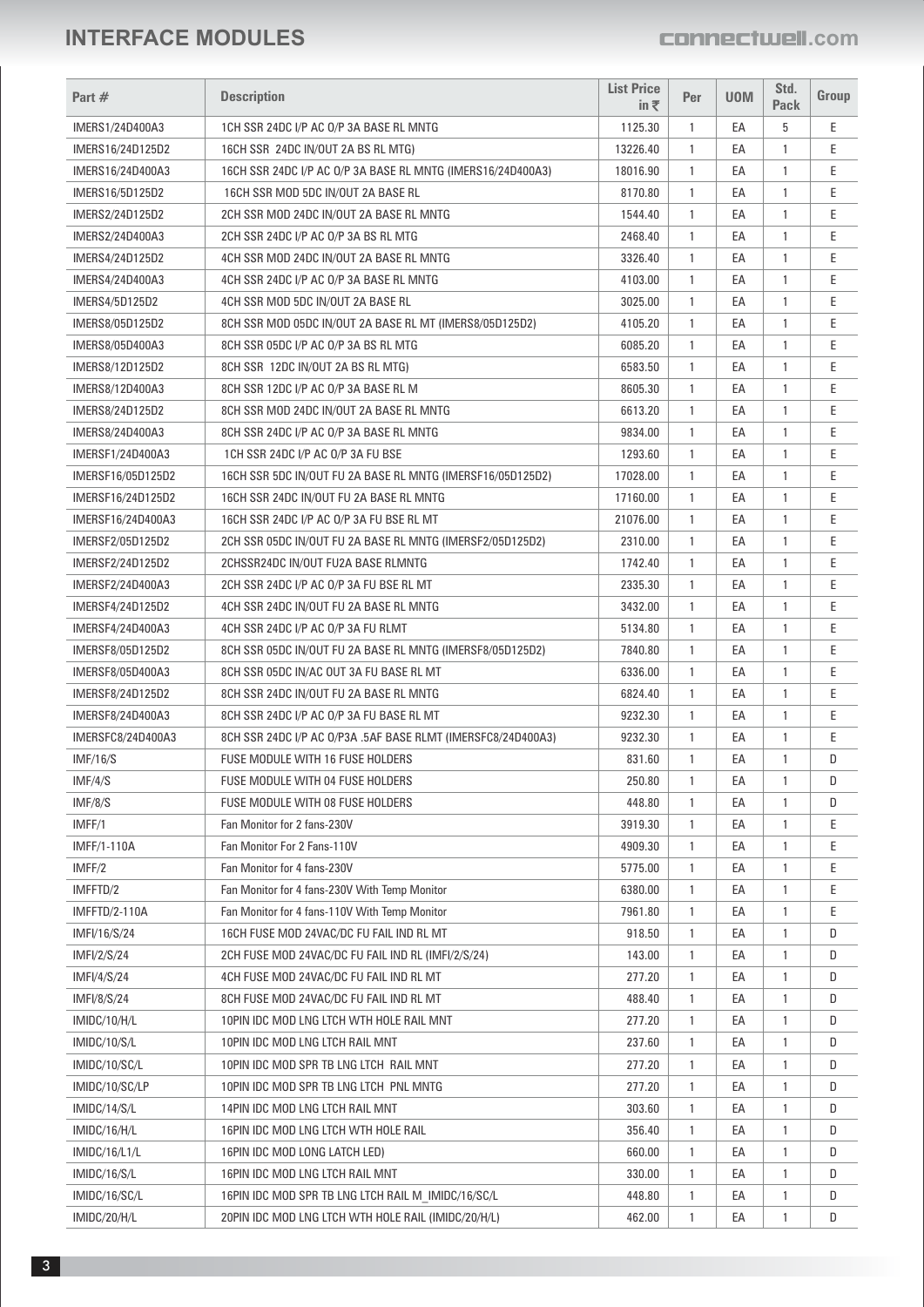| Part #                 | <b>Description</b>                                                              | <b>List Price</b><br>in₹ | Per          | <b>UOM</b> | Std.<br><b>Pack</b> | Group |
|------------------------|---------------------------------------------------------------------------------|--------------------------|--------------|------------|---------------------|-------|
| <b>IMIDC/20/L1/L</b>   | 20PIN IDC MOD LONG LATCH LED INDIC.                                             | 686.40                   | 1            | EA         | 1                   | D     |
| IMIDC/20/S/L           | 20PIN IDC MOD LNG LTCH RAIL MNT                                                 | 409.20                   | 1            | EA         | 1                   | D     |
| IMIDC/20/SC/L          | 20PIN IDC MOD SPR TB LNG LTCH RAIL MNT                                          | 686.40                   | $\mathbf{1}$ | EA         | 1                   | D     |
| IMIDC/26/H/L           | 26PIN IDC MOD LNG LTCH WTH HOLE RAIL MNT                                        | 620.40                   | 1            | EA         | 1                   | D     |
| IMIDC/26/S/L           | 26PIN IDC MOD LNG LTCH RAIL MNT                                                 | 514.80                   | 1            | EA         | 1                   | D     |
| IMIDC/34/H/L           | 34PIN IDC MOD LNG LTCH WTH HOLE RAIL MNT (IMIDC/34/H/L)                         | 594.00                   | $\mathbf{1}$ | EA         | 1                   | D     |
| IMIDC/34/L1/L          | 34PIN IDC MOD LONG LATCH LED INDIC.                                             | 1122.00                  | $\mathbf{1}$ | EA         | 1                   | D     |
| IMIDC/34/S/L           | 34PIN IDC MOD LNG LTCH RAIL MNT                                                 | 567.60                   | $\mathbf{1}$ | EA         | 1                   | D     |
| IMIDC/34/SC/L          | 34PIN IDC MOD SPR TB LNG LTCH RAIL MNT                                          | 712.80                   | 1            | EA         | 1                   | D     |
| IMIDC/40/H/L           | 40PIN IDC MOD LNG LTCH WTH HOLE RAIL MNT                                        | 792.00                   | 1            | EA         | 1                   | D     |
| IMIDC/40/L1/L          | 40PIN IDC MOD LONG LATCH LED INDIC (IMIDC/40/L1/L)                              | 1320.00                  | 1            | EA         | 1                   | D     |
| IMIDC/40/S/L           | 40PIN IDC MOD LNG LTCH RAIL MNT                                                 | 673.20                   | $\mathbf{1}$ | EA         | 1                   | D     |
| IMIDC/40/S/L-1         | 40PIN IDC MOD LNG LTCH RL MT WITH CABLE                                         | 3036.00                  | 1            | EA         | 1                   | D     |
| IMIDC/40/SC/L          | 40PIN IDC MOD SPR TB LNG LTCH RAIL MNT                                          | 910.80                   | 1            | EA         | 1                   | D     |
| IMIDC/50/H/L           | 50PIN IDC MOD LNG LTCH WTH HOLE RAIL MNT                                        | 1003.20                  | 1            | EA         | 1                   | D     |
| IMIDC/50/L1/L          | 50PIN IDC LONG LATCH LED INDIC RAIL (IMIDC/50/L1/L)                             | 1478.40                  | 1            | EA         | 1                   | D     |
| IMIDC/50/S/L           | 50PIN IDC MOD LNG LTCH RAIL MNT                                                 | 884.40                   | 1            | EA         | 1                   | D     |
| IMIDC/50/SC/L          |                                                                                 | 1135.20                  | $\mathbf{1}$ | EA         | 1                   | D     |
| IMIDC/60/S/L           | 50PIN IDC SPR LNG LTCH RAIL MT_IMIDC/50/SC/L<br>60PIN IDC MOD LNG LTCH RAIL MNT | 1188.00                  | 1            | EA         | 1                   | D     |
|                        |                                                                                 |                          | 1            | EA         |                     | D     |
| IMIDC/64/S/L           | 64PIN IDC MOD LNG LTCH RAIL MNT                                                 | 1201.20                  |              |            | 1                   |       |
| <b>IMMR2SS1/12</b>     | 2CO 1CH MOD RLY 12DC BASE RAIL MT                                               | 475.20                   | 1            | EA         | 10                  | Е     |
| IMMR2SS1/230A          | 2CO 1CH MOD RLY 230 $\sim$ BASE RAIL MT                                         | 660.00                   | 1            | EA         | 10                  | E     |
| IMMR2SS1/24            | 2CO 1CH MOD RLY 24DC BASE RAIL MT                                               | 488.40                   | 1            | EA         | 10                  | E     |
| IMMR2SS1/24A           | 2CO 1CH MOD RLY 24 $\sim$ BASE RAIL MT                                          | 514.80                   | 1            | EA         | 10                  | Е     |
| IMMR4SS1/110A          | 4CO 1CH MOD RLY 110~ BASE RAIL MT_IMMR4SS1/110A                                 | 818.40                   | 1            | EA         | 5                   | E     |
| IMMR4SS1/230A          | 4CO 1CH MOD RLY 230 $\sim$ BASE RAIL MT                                         | 786.50                   | 1            | EA         | 5                   | E     |
| <b>IMMR4SS1/24</b>     | 4CO 1CH MOD RLY 24DC BASE RAIL MT                                               | 712.80                   | 1            | EA         | 5                   | E     |
| IMMR4SS1/24A           | 4CO 1CH MOD RLY 24~ BASE RAIL MT                                                | 844.80                   | 1            | EA         | 5                   | E     |
| <b>IMOPTR8/24P/24P</b> | 8CH OPTO-TRAN +24DC IN & +24DC OUT RL MT                                        | 2163.90                  | 1            | EA         | 1                   | E     |
| IMOPTRF12/24P/24N      | 12CH OPT-TRAN +24DC IN / -VE OUT FU RLMT                                        | 2069.80                  | 1            | EA         | 1                   | E     |
| IMOPTRF12/24P/24P      | 12CH OPTO-TRAN +24DC IN & OUT FUSE RL MT                                        | 2178.00                  | 1            | EA         | 1                   | Е     |
| IMOPTRF8/24P/24P       | 8CH OPTO-TRAN +24DC IN & OUT FUSE RL MT                                         | 2428.80                  | 1            | EA         |                     | Ε     |
| IMRC32/0.22/1K/2W      | 32CH RC 0.22µF275V R1K OHM 2W RL MNTG                                           | 1771.00                  | 1            | EA         | 1                   | E     |
| IMRC32/0.22/470        | 32CH RC 0.22µF275V R470 OHM 1/2W RL MNTG                                        | 1771.00                  | 1            | EA         | 1                   | E     |
| IMRE/DI32/24/DM37      | 2CO 32(MAIN16CH)24DC BASE DI DB37-FBM217                                        | 7355.40                  | 1            | EA         | 1                   | Ε     |
| IMRE/DI32/24/DM37E     | 2CO 32(EXTN16CH)24DC BASEDI+CBLE-FBM217                                         | 7038.00                  | 1            | EA         | 1                   | Ε     |
| IMRE/DO/DM37-DC        | 1CO 16CH RLY 24DC BSE DO FU DM37-DC                                             | 5412.00                  | 1            | EA         | 1                   | E     |
| IMRE/D016/24/DM37      | 1CO 16CH RLY 24DC BS DO FU DM37 RLMT                                            | 4784.00                  | 1            | EA         | 1                   | E     |
| IMRE1S1/110A/0M        | 1CO 1CH RLY MOD 110 $\sim$ OMRON RAIL MT                                        | 462.00                   | 1            | EA         | 5                   | Ε     |
| IMRE1S1/110A/OMRE      | 1CO 1CH G2RL-1 RLY MOD 110AC RECTFIER                                           | 407.00                   | 1            | EA         | 5                   | E     |
| IMRE1S1/12/0M          | 1CO 1CH RLY MOD 12DC OMRON RAIL MT                                              | 409.20                   | 1            | EA         | 5                   | E     |
| IMRE1S1/230A/0M        | CO 1CH RLY MOD 230 $\sim$ OMRON RAIL MT                                         | 488.40                   | 1            | EA         | 5                   | Ε     |
| IMRE1S1/230A/OMRE      | 1CO 1CH G2RL-1 RLY MOD 230AC RECTFIR VER                                        | 374.00                   | 1            | EA         | 5                   | Ε     |
| IMRE1S1/24/0M          | 1CO 1CH RLY MOD 24DC OMRON RAIL MT (IMRE1S1/24/OM)                              | 224.40                   | 1            | EA         | 5                   | E     |
| IMRE1S16/110A          | 1CO 16CH RLY MOD 110 $\sim$ RAIL MT                                             | 6864.00                  | 1            | EA         | 1                   | Ε     |
| IMRE1S16/110A/0M       | 1CO 16CH RLY MOD 110~ OMRON RAIL MT_IMRE1S16/110A/OM                            | 6877.20                  | 1            | EA         | 1                   | Ε     |
| IMRE1S16/24/0M         | 1CO 16CH RLY MOD 24DC OMRON RAIL MT                                             | 2970.00                  | 1            | EA         | 1                   | Ε     |
| IMRE1S2/110A/0M        | 1CO 2CH RLY MOD 110 $\sim$ OMRON RAIL MT                                        | 831.60                   | 1            | EA         | 1                   | Ε     |
| IMRE1S2/110A/OMRE      | 1CO 2CH G2RL-1 RLY MOD 110AC RECTFIER                                           | 621.50                   | 1            | EA         | 1                   | Е     |
| IMRE1S2/12/0M          | 1CO 2CH RLY MOD 12DC OMRON RAIL MT                                              | 699.60                   | 1            | EA         | 1                   | Ε     |
| IMRE1S2/230A/0M        | 1CO 2CH RLY MOD 230 $\sim$ OMRON RAIL MT                                        | 950.40                   | 1            | EA         | 1                   | Ε     |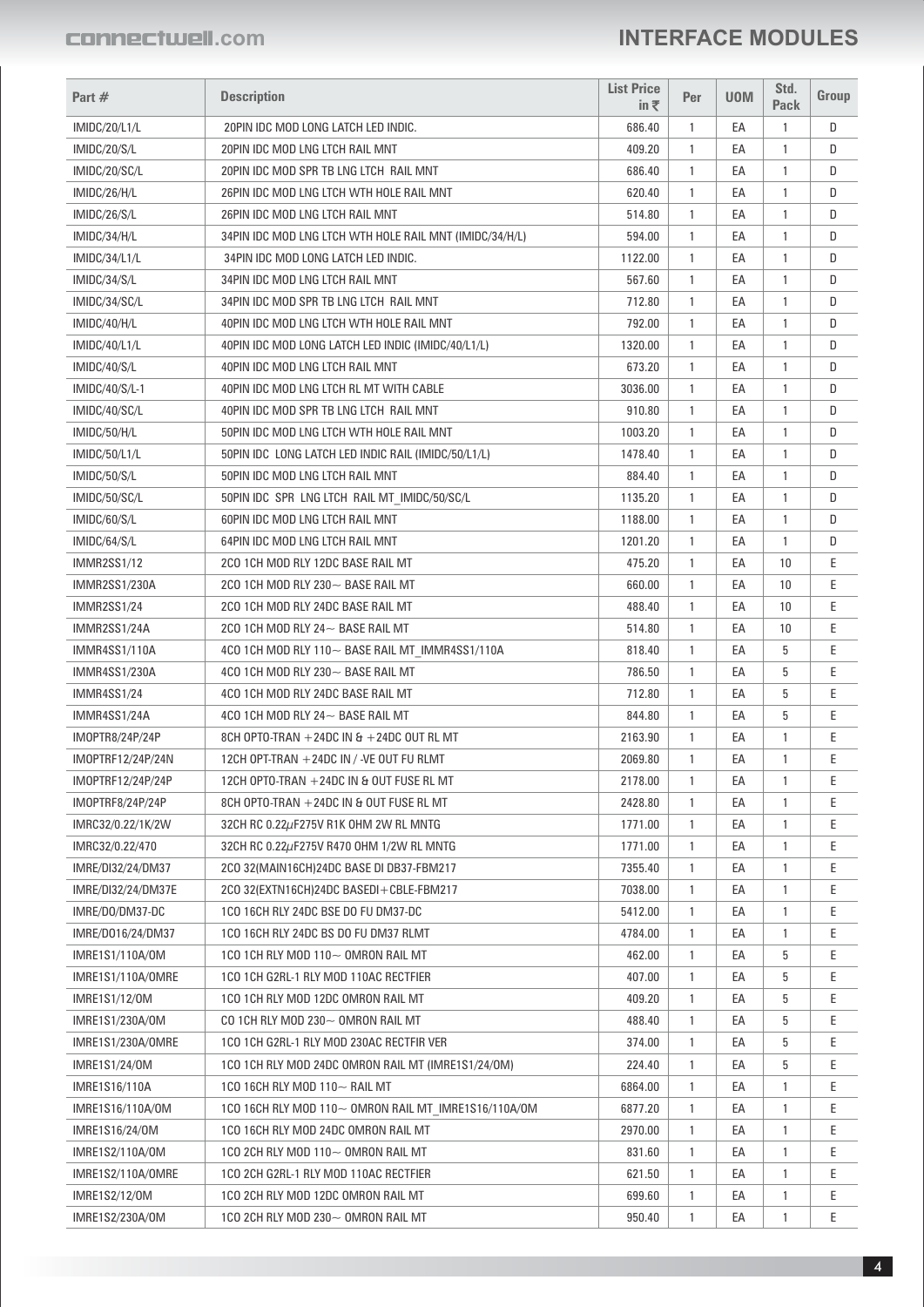| Part $#$                            | <b>Description</b>                                               | <b>List Price</b><br>in ₹ | Per          | <b>UOM</b> | Std.<br>Pack                 | Group |
|-------------------------------------|------------------------------------------------------------------|---------------------------|--------------|------------|------------------------------|-------|
|                                     | 1CO 2CH G2RL-1 RLY MOD 230AC RECTFIR VER                         |                           |              |            | $\mathbf{1}$                 |       |
| IMRE1S2/230A/OMRE                   |                                                                  | 561.00                    | $\mathbf{1}$ | EA         |                              | Ε     |
| IMRE1S2/24/0M                       | 1CO 2CH RLY MOD 24DC OMRON RAIL MT                               | 422.40                    | $\mathbf{1}$ | EA         | $\mathbf{1}$                 | E     |
| IMRE1S4/110A/0M                     | 1CO 4CH RLY MOD 110~ OMRON RAIL MT                               | 1729.20                   | $\mathbf{1}$ | EA         | $\mathbf{1}$<br>$\mathbf{1}$ | E     |
| IMRE1S4/110A/OMRE                   | 1CO 4CH G2RL-1 RLY MOD 110AC RECTFIER                            | 1199.00                   | $\mathbf{1}$ | EA         |                              | Ε     |
| IMRE1S4/12/0M                       | 1CO 4CH RLY MOD 12DC OMRON RAIL MT                               | 1214.40                   | $\mathbf{1}$ | EA         | $\mathbf{1}$                 | Ε     |
| IMRE1S4/230A/0M                     | 1CO 4CH RLY MOD 230~ OMRON RAIL MT                               | 1874.40                   | $\mathbf{1}$ | EA         | $\mathbf{1}$                 | E     |
| IMRE1S4/230A/OMRE                   | 1CO 4CH G2RL-1 RLY MOD 230AC RECTFIR VER                         | 1089.00                   | $\mathbf{1}$ | EA         | 1                            | E     |
| IMRE1S4/24/0M                       | 1CO 4CH RLY MOD 24DC OMRON RAIL MT (IMRE1S4/24/0M)               | 792.00                    | $\mathbf{1}$ | EA         | $\mathbf{1}$                 | E     |
| IMRE1S4/24/0M/N                     | 1CO 4CH RLY MOD 24DC OM NEG RAIL MT                              | 765.60                    | $\mathbf{1}$ | EA         | $\mathbf{1}$                 | E     |
| IMRE1S8/110A/0M                     | 1CO 8CH RLY MOD 110 $\sim$ OMRON RAIL MT                         | 3366.00                   | $\mathbf{1}$ | EA         | $\mathbf{1}$                 | E     |
| IMRE1S8/110A/OMRE                   | 1CO 8CH G2RL-1 RLY MOD 110AC RECTFIR VER                         | 2161.50                   | $\mathbf{1}$ | EA         | $\mathbf{1}$                 | E     |
| IMRE1S8/12/0M                       | 1CO 8CH RLY MOD 12DC OMRON RAIL MT                               | 2310.00                   | $\mathbf{1}$ | EA         | $\mathbf{1}$                 | E     |
| IMRE1S8/230A/0M                     | 1CO 8CH RLY MOD 230~ OMRON RAIL MT                               | 3537.60                   | $\mathbf{1}$ | EA         | $\mathbf{1}$                 | E     |
| IMRE1S8/230A/OMRE                   | 1CO 8CH G2RL-1 RLY MOD 230AC RECTFIR VER                         | 1963.50                   | $\mathbf{1}$ | EA         | $\mathbf{1}$                 | E     |
| IMRE1S8/24/0M                       | 1CO 8CH G2RL RLY MOD 24DC RAIL MT (IMRE1S8/24/0M)                | 1544.40                   | $\mathbf{1}$ | EA         | $\mathbf{1}$                 | Ε     |
| IMRE1S8/24/0M/N                     | 1CO 8CH RLY MOD 24DC OMRON NEG RAIL (IMRE1S8/24/OM/N)            | 1491.60                   | $\mathbf{1}$ | EA         | $\mathbf{1}$                 | E     |
| IMRE1SF4/230A/0M                    | 1CO 4CH RLY MOD 230AC OMRON FUSE RL                              | 2085.60                   | $\mathbf{1}$ | EA         | $\mathbf{1}$                 | E     |
| IMRE1SF8/110A/0M                    | 1CO 8CH RLY MOD 110 $\sim$ OMRON FUSE RAIL MT (IMRE1SF8/110A/OM) | 3049.20                   | $\mathbf{1}$ | EA         | 1                            | E     |
| IMRE1SS1/110/0M                     | 1CO 1CH RLY MOD 110DC BASE OMRON RAI                             | 699.60                    | $\mathbf{1}$ | EA         | 5                            | E     |
| IMRE1SS1/110A/0M                    | 1CO 1CH RLY MOD 110 $\sim$ BS OM RAIL MT                         | 488.40                    | $\mathbf{1}$ | EA         | 5                            | E     |
| IMRE1SS1/12/0M                      | 1CO 1CH RLY MOD 12DC BASE OMRON RAIL MT (IMRE1SS1/12/OM)         | 448.80                    | $\mathbf{1}$ | EA         | 5                            | E     |
| IMRE1SS1/230A/0M                    | 1CO 1CH RLY MOD 230~ BASE OMRON RAIL MT                          | 501.60                    | $\mathbf{1}$ | EA         | 5                            | E     |
| IMRE1SS1/230A/OMRE                  | 1CO 1CH G2RL-1 MOD 230AC BASE RECT VER                           | 429.00                    | $\mathbf{1}$ | EA         | 5                            | E     |
| IMRE1SS1/24/0M                      | 1CO 1CH RLY MOD 24DC BASE OMRON RAIL (IMRE1SS1/24/0M)            | 257.40                    | $\mathbf{1}$ | EA         | 5                            | E     |
| IMRE1SS1/24/0M/R                    | 1CO 1CH RLY MOD 24DC BASE OM REV RAI IMRE1SS1/24/0M/R            | 237.60                    | $\mathbf{1}$ | EA         | 5                            | E     |
| IMRE1SS1/24A/0M                     | 1CO 1CH RLY MOD 24~ BASE OMRON RAIL MT                           | 396.00                    | $\mathbf{1}$ | EA         | 5                            | E     |
| IMRE1SS1/24A/OMRE                   | 1CO 1CH G2RL-1 RL MOD 24AC BASE RECT VER                         | 349.80                    | $\mathbf{1}$ | EA         | 5                            | Ε     |
| IMRE1SS16/110A/0M                   | 1CO 16CH RLY MOD 110~ BASE OMRON RAIL MT                         | 6982.80                   | $\mathbf{1}$ | EA         | $\mathbf{1}$                 | Ε     |
| IMRE1SS16/230A/0M                   | 1CO 16CH RLY MOD 230 $\sim$ BASE OMRON RAIL MT                   | 7339.20                   | $\mathbf{1}$ | EA         | $\mathbf{1}$                 | E     |
| IMRE1SS16/24/DM37                   | 1CO 16CH RLY MOD 24DC BASE DM37 RAIL MT                          | 3762.00                   | $\mathbf{1}$ | EA         | 1                            | Ε     |
| IMRE1SS16/24/0M                     | 1CO 16CH RLY MOD 24DC BASE OMRON RAIL MT (IMRE1SS16/24/OM)       | 3432.00                   | 1            | EA         | 1                            | Ε     |
| IMRE1SS16/24/0M/N                   | 1CO 16CH RLY MOD 24DC BASE OM NEG R                              | 3168.00                   | $\mathbf{1}$ | EA         | $\mathbf{1}$                 | E     |
| IMRE1SS16/24/0M/R                   | 1CO 16 RLY MOD 24DC BASE OM REV RAIL                             | 3247.20                   | $\mathbf{1}$ | EA         | -1                           | Ε     |
| <b>IMRE1SS16/24/R</b>               | 1CO 16 RLY MOD 24DC BASE REV RAIL MT                             | 2851.20                   | $\mathbf{1}$ | EA         | 1                            | Ε     |
| IMRE1SS16/24/WR                     | IMRE1SS16/24/0M WITHOUT G2R-1 RELAY                              | 1897.50                   | 1            | EA         | 1                            | E     |
| IMRE1SS16/24A/0M                    | 1CO 16CH RLY MOD 24 $\sim$ BASE OMRON RAIL MT                    | 6534.00                   | $\mathbf{1}$ | EA         | 1                            | Ε     |
| IMRE1SS16/OM/CNC                    | 1CO 16CH G2RL-1 RLY 24DC IDC50 RL MT                             | 4394.50                   | $\mathbf{1}$ | EA         | $\mathbf{1}$                 | Ε     |
| IMRE1SS16/PLC                       | 1CO 16CH RLY 24DC BASE IDC50-PLC MOD                             | 3630.00                   | $\mathbf{1}$ | EA         | 1                            | Ε     |
| IMRE1SS16/SLC                       | 1CO 16CH RLY24DC BASE IDC40/20 RL                                | 3630.00                   | $\mathbf{1}$ | EA         | -1                           | Ε     |
| IMRE1SS2/110A/0M                    | 1CO 2CH RLY MOD 110~ BASE OMRON RAIL MT                          | 897.60                    | $\mathbf{1}$ | EA         | 1                            | Ε     |
| IMRE1SS2/110A/0M/R                  | 1CO 2CH RLY MOD 110 $\sim$ BASE OM REV RAIL MT                   | 897.60                    | $\mathbf{1}$ | EA         | 1                            | Ε     |
| IMRE1SS2/12/0M                      | 1CO 2CH RLY MOD 12DC BASE OMRON RAIL MT                          | 726.00                    | $\mathbf{1}$ | EA         | 1                            | Ε     |
| IMRE1SS2/230A/0M                    | 1CO 2CH RLY MOD 230~ BASE OMRON RAIL MT                          | 976.80                    | $\mathbf{1}$ | EA         | 1                            | Ε     |
| IMRE1SS2/230A/OMRE                  | 1CO 2CH G2RL-1 MOD 230AC BASE RECT VER                           | 654.50                    | $\mathbf{1}$ | EA         | 1                            | Ε     |
| <b>IMRE1SS2/24/0M</b>               | 1CO 2CH RLY MOD 24DC BASE OMRON RAIL (IMRE1SS2/24/0M)            | 462.00                    | $\mathbf{1}$ | EA         | 1                            | Ε     |
|                                     | 1CO 2CH RLY MOD 24DC BASE OM REV RAI                             | 462.00                    | $\mathbf{1}$ | EA         | 1                            | Ε     |
| IMRE1SS2/24/0M/R<br>IMRE1SS2/24A/0M | 1CO 2CH RLY MOD 24 $\sim$ BASE OMRON RAIL MT                     | 752.40                    | $\mathbf{1}$ | EA         | 1                            | Ε     |
|                                     |                                                                  |                           |              |            |                              |       |
| IMRE1SS2/24A/OMRE                   | 1CO 2CH G2RL-1 RLY MOD 24AC BASE RECTVER                         | 522.50                    | $\mathbf{1}$ | EA         | 1                            | Ε     |
| IMRE1SS4/110A/0M                    | 1CO 4CH RLY MOD 110~ BASE OMRON RAIL MT                          | 1768.80                   | $\mathbf{1}$ | EA         | $\mathbf{1}$                 | Ε     |
| IMRE1SS4/110A/0M/R                  | 1CO 4CH RLY MOD 110AC BASE OM REV RL                             | 1768.80                   | $\mathbf{1}$ | EA         | 1                            | Ε     |
| IMRE1SS4/12/0M                      | 1CO 4CH RLY MOD 12DC BASE OMRON RAIL                             | 1320.00                   | $\mathbf{1}$ | EA         | 1                            | Ε     |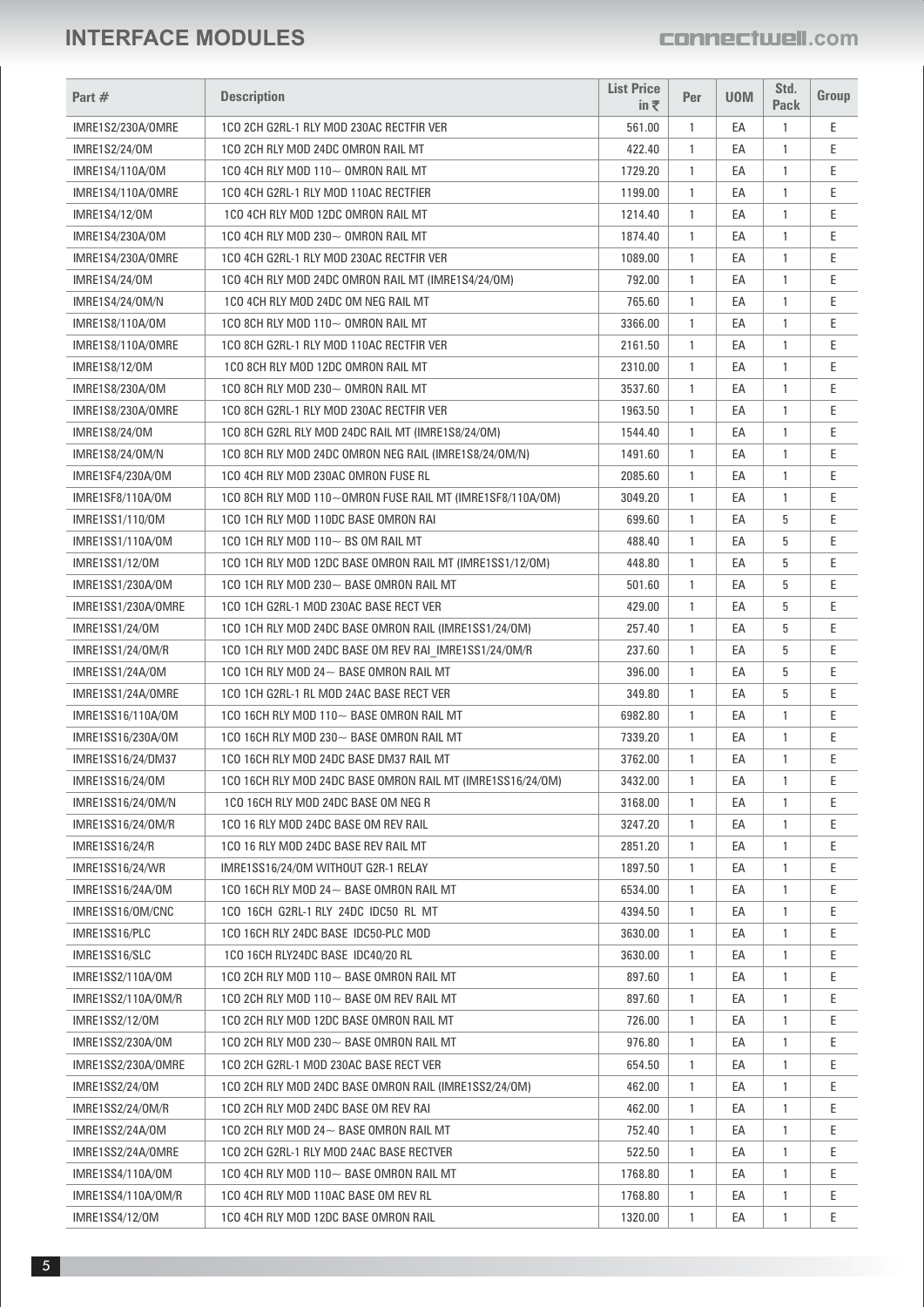| Part #                               | <b>Description</b>                                                                                                | <b>List Price</b><br>in ₹ | Per          | <b>UOM</b> | Std.<br><b>Pack</b> | Group  |
|--------------------------------------|-------------------------------------------------------------------------------------------------------------------|---------------------------|--------------|------------|---------------------|--------|
| IMRE1SS4/230A/0M                     | 1CO 4CH RLY MOD 230~ BASE OMRON RAIL MT                                                                           | 1874.40                   | $\mathbf{1}$ | EA         | 1                   | Ε      |
| IMRE1SS4/230A/0M/R                   | 1CO 4CH RLY MOD 230AC BASE OM REV RL                                                                              | 1874.40                   | 1            | EA         | 1                   | E      |
| IMRE1SS4/230A/OMRE                   | 1CO 4CH G2RL-1 MOD 230AC BASE RECT VER                                                                            | 1270.50                   | $\mathbf{1}$ | EA         | 1                   | Е      |
| <b>IMRE1SS4/24/0M</b>                | 1CO 4CH RLY MOD 24DC BASE OMRON RAIL MT                                                                           | 844.80                    | 1            | EA         | 1                   | E      |
| IMRE1SS4/24/0M/N                     | 1CO 4CH RLY MOD 24DC BASE OM NEG RAI                                                                              | 818.40                    | 1            | EA         | 1                   | E      |
| IMRE1SS4/24/0M/R                     | 1CO 4CH RLY MOD 24DC BASE OM REV RAI                                                                              | 844.80                    | $\mathbf{1}$ | EA         | 1                   | Е      |
| IMRE1SS4/24/WR                       | IMRE1SS4/24/0M WITHOUT G2R-1 RELAY                                                                                | 517.00                    | 1            | EA         | 1                   | E      |
| IMRE1SS4/24A/0M                      | 1CO 4CH RLY MOD 24~ BASE OMRON RAIL MT                                                                            | 2046.00                   | 1            | EA         | 1                   | E      |
| IMRE1SS4/24A/OMRE                    | 1CO 4CH G2RL-1 MOD24AC BASE RECTFIER VER                                                                          | 1100.00                   | $\mathbf{1}$ | EA         | 1                   | E      |
| IMRE1SS8/110A/0M                     | 1CO 8CH RLY MOD 110~ BASE OMRON RAIL MT                                                                           | 3498.00                   | $\mathbf{1}$ | EA         | 1                   | E      |
| IMRE1SS8/110A/0M/N                   | 1CO 8CH RLY MOD 110AC BS COM NEG RAIL MT                                                                          | 3418.80                   | 1            | EA         | 1                   | E      |
| <b>IMRE1SS8/12/0M</b>                | 11CO 8CH RLY MOD 12DC BASE OMRON RAIL MT                                                                          | 2481.60                   | $\mathbf{1}$ | EA         | 1                   | Е      |
| IMRE1SS8/230A/0M                     | 1CO 8CH RLY MOD 230~ BASE OMRON RAIL MT                                                                           | 3814.80                   | 1            | EA         | 1                   | E      |
| IMRE1SS8/230A/0M/N                   | 1CO 8CH RLY MOD 230AC BS COM NEG RAIL MT (IMRE1SS8/230A/OM/N)                                                     | 3735.60                   | 1            | EA         | 1                   | E      |
| IMRE1SS8/230A/0M/R                   | 1CO 8CH RLY MOD 230AC BS OM REV RAI                                                                               | 3814.80                   | $\mathbf{1}$ | EA         | 1                   | Е      |
| IMRE1SS8/230A/OMRE                   | 1CO 8CH G2RL-1 MOD 230AC BASE RECT VER                                                                            | 2315.50                   | 1            | EA         | 1                   | E      |
| <b>IMRE1SS8/24/0M</b>                | 1CO 8CH G2RL RLY MOD 24DC BASE RAIL MT                                                                            | 1650.00                   | 1            | EA         | 1                   | E      |
| IMRE1SS8/24/0M/N                     | 1CO 8CH G2RL MOD 24DC BASE NEG RAIL MT                                                                            | 1623.60                   | $\mathbf{1}$ | EA         | 1                   | Е      |
| IMRE1SS8/24/0M/R                     | 1CO 8CH RLY MOD 24DC BASE OM REV RAI                                                                              | 1650.00                   | $\mathbf{1}$ | EA         | 1                   | E      |
| IMRE1SS8/24/0M/SC                    | 1CO 8CH RL MOD 24DC BASE SPR TB RL                                                                                | 1940.40                   | 1            | EA         | 1                   | E      |
| IMRE1SS8/24/WR                       | IMRE1SS8/24/0M WITHOUT G2R-1 RELAY                                                                                | 968.00                    | $\mathbf{1}$ | EA         | 1                   | E      |
| IMRE1SS8/24A/0M                      | 1CO 8CH RLY MOD 24 $\sim$ BASE OMRON RAIL MT                                                                      | 2917.20                   | $\mathbf{1}$ | EA         | 1                   | E      |
| IMRE1SS8/24A/OMRE                    | 1CO 8CH G2RL-1 MOD24AC BASE RECTIFIE VER                                                                          | 1996.50                   | 1            | EA         | 1                   | E      |
| IMRE1SSF1/12/0M                      | 1CO 1CH RLY MOD 12DC BASE OM FUSE RL_IMRE1SSF1/12/OM                                                              | 462.00                    | $\mathbf{1}$ | EA         | 1                   | Е      |
| IMRE1SSF1/24/0M                      | 1CO 1CH RLY MOD 24DC BASE OM FUSE RL                                                                              | 409.20                    | 1            | EA         | 1                   | E      |
| IMRE1SSF16/110A/0M                   | 1CO 16CH RLY MOD 110AC BASE OM FU RL                                                                              | 6428.40                   | 1            | EA         | 1                   | E      |
| IMRE1SSF16/12/0M                     | 1CO 16CH RLY MOD 12DC BASE OM FUSE R_IMRE1SSF16/12/OM                                                             | 4184.40                   | 1            | EA         | 1                   | Е      |
| IMRE1SSF16/230A/0M                   | 1CO 16CH RLY MOD 230AC BASE OM FU RL                                                                              | 8197.20                   | 1            | EA         | 1                   | E      |
| IMRE1SSF16/24/0M                     | 1CO 16CH G2RL MOD 24DC BASE OM FUSE R (IMRE1SSF16/24/OM)                                                          | 4144.80                   | $\mathbf{1}$ | EA         | 1                   | E      |
| IMRE1SSF16/CNCD24D                   | 1NO 16CH FU 24DSSR125DBASE IDC50 RL MT                                                                            | 17853.00                  | 1            | EA         | 1                   | Е      |
| IMRE1SSF16/OM/CNC                    | 1CO 16CH FU G2RL-1 RLY 24DC IDC50 RL MT                                                                           | 5159.00                   | 1            | EA         | 1                   | E      |
|                                      |                                                                                                                   |                           |              | EA         |                     | E      |
| IMRE1SSF2/12/0M<br>IMRE1SSF2/24/0M   | 1CO 2CH RLY MOD 12DC BASE OM FUSE RL_IMRE1SSF2/12/0M<br>1CO 2CH RLY MOD 24DC BASE OM FUSE RL MT                   | 686.40<br>612.70          | 1<br>1       | EA         | 1<br>1              | Ε      |
|                                      |                                                                                                                   |                           |              |            |                     | Е      |
| IMRE1SSF4/12/0M                      | 1CO 4CH RLY MOD 12DC BASE OM FUSE RL_IMRE1SSF4/12/0M                                                              | 1161.60                   | 1            | EA         | 1                   | Ε      |
| IMRE1SSF4/230A/OM<br>IMRE1SSF4/24/0M | 1CO 4CH RLY MOD 230AC BASE OM FUSE RL MT<br>1CO 4CH RLY MOD 24DC BASE OM FUSE RL (IMRE1SSF4/24/OM)                | 2204.40                   | 1            | EA         | 1                   |        |
|                                      |                                                                                                                   | 1267.20                   | 1            | EA         | 1                   | Ε<br>Е |
| IMRE1SSF8/110A/0M                    | 1CO 8CH RLY MOD 110AC BASE OM FU RL MT                                                                            | 3102.00                   | 1            | EA         | 1                   |        |
| IMRE1SSF8/12/0M                      | 1CO 8CH RLY MOD 12DC BS OM FU RL MT IMRE1SSF8/12/0M<br>1CO 8CH RLY MOD 230AC BASE OM FU RL MT (IMRE1SSF8/230A/OM) | 2098.80                   | 1            | EA         | 1                   | Ε      |
| IMRE1SSF8/230A/OM                    |                                                                                                                   | 4052.40                   | 1            | EA         | 1                   | Ε      |
| IMRE1SSF8/24/0M                      | 1CO 8CH G2RLRLY MOD 24DC BASE OM FUSE RL (IMRE1SSF8/24/OM)                                                        | 2442.00                   | 1            | EA         | 1                   | Е      |
| IMRE1SSFI8/110A/3                    | 1CO 8CH RLY 110VAC BASE FU FL 230V IMRE1SSF18/110A/3                                                              | 3498.00                   | 1            | EA         | 1                   | Ε      |
| IMRE1SSFI8/230A/3                    | 1CO 8CH RLY 230VAC BASE FU FL 230V                                                                                | 4510.00                   | 1            | EA         | 1                   | Ε      |
| IMRE1SSFI8/24/0M                     | 1CO 8CH RLY 24DC BASE OM FU FL IND R                                                                              | 2376.00                   | 1            | EA         | 1                   | E      |
| IMRE1SSFI8/24/0M/1                   | 1CO 8CH 24DC BAS OM G2RL FU FL 0/P24DCRL                                                                          | 2431.00                   | 1            | EA         | 1                   | Ε      |
| IMRE2S1/110A/0M                      | 2CO 1CH RLY MOD 110 $\sim$ OMRON RAIL MT                                                                          | 528.00                    | 1            | EA         | 5                   | Ε      |
| IMRE2S1/230A/0M                      | 2CO 1CH RLY MOD 230 $\sim$ OMRON RAIL MT (IMRE2S1/230A/OM)                                                        | 541.20                    | 1            | EA         | 5                   | E      |
| IMRE2S1/24/0M                        | 2CO 1CH G2RL MOD 24DC OMRON RAIL MT (IMRE2S1/24/OM)                                                               | 316.80                    | 1            | EA         | 5                   | Ε      |
| IMRE2S1/24A/OMRE                     | 2CO 2CH G2RL-2 MOD 24AC RECTIFIER VER                                                                             | 379.50                    | 1            | EA         | 5                   | Ε      |
| IMRE2S16/230A/0M                     | 2CO 16CH RLY MOD 230~ OMRON RAIL MT (IMRE2S16/230A/OM)                                                            | 8560.20                   | 1            | EA         | 1                   | E      |
| IMRE2S2/110A/0M                      | 2CO 2CH RLY MOD 110 $\sim$ OMRON RAIL MT                                                                          | 950.40                    | 1            | EA         | 1                   | Ε      |
| IMRE2S2/110A/OMRE                    | 2CO 2CH G2RL-2 RLY MOD 110AC RECTFIR VER                                                                          | 869.00                    | 1            | EA         | 1                   | Е      |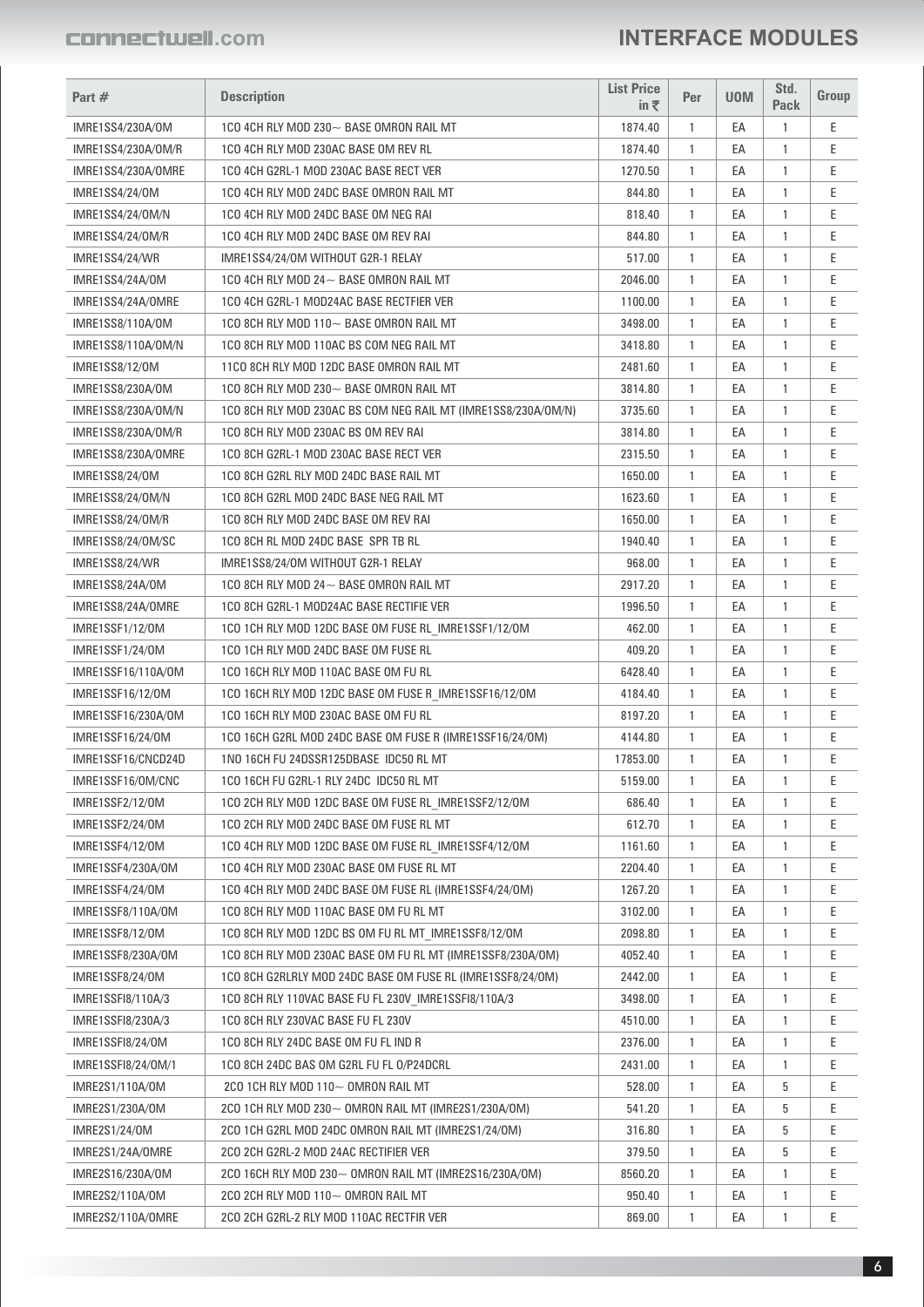| Part #                               | <b>Description</b>                                                             | <b>List Price</b><br>in₹ | Per          | <b>UOM</b> | Std.<br><b>Pack</b> | Group  |
|--------------------------------------|--------------------------------------------------------------------------------|--------------------------|--------------|------------|---------------------|--------|
| IMRE2S2/12/0M                        | 2CO 2CH RLY MOD 12DC OMRON RAIL MT                                             | 726.00                   | $\mathbf{1}$ | EA         | $\mathbf{1}$        | Ε      |
| IMRE2S2/230A/0M                      | 2CO 2CH RLY MOD 230~ OMRON RAIL MT (IMRE2S2/230A/OM)                           | 1029.60                  | $\mathbf{1}$ | EA         | 1                   | Ε      |
| IMRE2S2/230A/OMRE                    | 2CO 2CH G2RL-2 RLY MOD 230AC RECTI VER                                         | 786.50                   | $\mathbf{1}$ | EA         | 1                   | Ε      |
| IMRE2S2/24/0M                        | 2CO 2CH RLY MOD 24DC OMRON RAIL MT (IMRE2S2/24/0M)                             | 607.20                   | $\mathbf{1}$ | EA         | 1                   | Ε      |
| IMRE2S4/110A/0M                      | 2CO 4CH RLY MOD 110~ OMRON RAIL MT IMRE2S4/110A/OM                             | 1848.00                  | $\mathbf{1}$ | EA         | $\mathbf{1}$        | Ε      |
| IMRE2S4/230A/0M                      | 2CO 4CH RLY MOD 230~ OMRON RAIL MT (IMRE2S4/230A/OM)                           | 1980.00                  | 1            | EA         | 1                   | E      |
| IMRE2S4/24/0M                        | 2CO 4CH G2RL 24DC OMRON RAIL MT (IMRE2S4/24/0M)                                | 1135.20                  | $\mathbf{1}$ | EA         | 1                   | Ε      |
| IMRE2S8/110A/0M                      | 2CO 8CH RLY MOD 110 $\sim$ OMRON RAIL MT                                       | 3550.80                  | $\mathbf{1}$ | EA         | 1                   | E      |
| IMRE2S8/230A/0M                      | 2CO 8CH RLY MOD 230 $\sim$ OMRON RAIL MT                                       | 3841.20                  | $\mathbf{1}$ | EA         | 1                   | E      |
| IMRE2S8/230A/0M/N                    | 2CO 8CH RLY MOD 230AC OMRON NEG RAIL                                           | 3748.80                  | $\mathbf{1}$ | EA         | 1                   | Ε      |
| IMRE2S8/24/0M                        | 2CO 8CH RLY MOD 24DC OMRON RAIL MT                                             | 2204.40                  | $\mathbf{1}$ | EA         | 1                   | E      |
| IMRE2S8/24/0M/N                      | 2CO 8CH RLY MOD 24DC OMRON NEG RAIL                                            | 2191.20                  | $\mathbf{1}$ | EA         | 1                   | Ε      |
| IMRE2SF4/230A/0M                     | 2CO 4CH RLY MOD 230AC OM FUSE RL MT                                            | 2600.40                  | $\mathbf{1}$ | EA         | 1                   | Ε      |
| IMRE2SF8/110A/0M                     | 2CO 8CH RLY MOD 110~OMRON FUSE RAIL                                            | 4567.20                  | $\mathbf{1}$ | EA         | 1                   | E      |
| IMRE2SF8/24/0M                       | 2CO 8CH RLY MOD 24DC OM FUSE RL MT                                             | 2679.60                  | 1            | EA         | 1                   | Ε      |
| IMRE2SS1/110A/0M                     | 2CO 1CH RLY MOD 110~ BASE OMRON RAIL MT                                        | 554.40                   | $\mathbf{1}$ | EA         | 5                   | Ε      |
| IMRE2SS1/12/0M                       | 2CO 1CH RLY MOD 12DC BASE OMRON RAIL MT                                        | 462.00                   | $\mathbf{1}$ | EA         | 5                   | E      |
| IMRE2SS1/230A/0M                     | 2CO 1CH RLY MOD 230 $\sim$ BASE OMRON RAIL MT                                  | 541.20                   | 1            | EA         | 5                   | Ε      |
| <b>IMRE2SS1/24/0M</b>                | 2CO 1CH RLY MOD 24DC BASE OMRON RAIL MT                                        | 349.80                   | $\mathbf{1}$ | EA         | 5                   | Ε      |
| IMRE2SS1/24/0M/R                     | 2CO 1CH RLY MOD 24DC BASE OM REV RAI                                           | 283.80                   | $\mathbf{1}$ | EA         | 5                   | Ε      |
| IMRE2SS1/24A/0M                      | 2CO 1CH RLY MOD 24 $\sim$ BS OM RAIL MT)                                       | 517.00                   | $\mathbf{1}$ | EA         | 5                   | Ε      |
| IMRE2SS16/110A/0M                    | 2CO 16CH RLY MOD 110~ BS OM RAIL MT (IMRE2SS16/110A/OM)                        | 7695.60                  | $\mathbf{1}$ | EA         | 1                   | E      |
| IMRE2SS16/230A/0M                    | 2CO 16CH RLY MOD 230~ BASE OMRON RAIL MT                                       | 8012.40                  | $\mathbf{1}$ | EA         | 1                   | E      |
| IMRE2SS16/24/DM37                    | 2CO 16CH RLY 24DCG2RL2 BASE DM37 RAIL MT (IMRE2SS16/24/DM37)                   | 4686.00                  | $\mathbf{1}$ | EA         | 1                   | Ε      |
| IMRE2SS16/24/0M                      | 2CO 16CH RLY MOD 24DC BASE OMRON RAIL MT (IMRE2SS16/24/OM)                     | 4263.60                  | $\mathbf{1}$ | EA         | 1                   | E      |
| IMRE2SS16/24/0M/E                    | 2CO 16CH G2RL RLY MOD 24DC BS ECO VERRLMT                                      | 4108.50                  | $\mathbf{1}$ | EA         | 1                   | E      |
| IMRE2SS16/24/0M/N                    | 2CO 16CH G2RL RLY MOD 24DC BASE NEG RA                                         | 4334.00                  | $\mathbf{1}$ | EA         | 1                   | Ε      |
| IMRE2SS16/24/0M/R                    | 2CO 16CH RLY MOD 24DC BASE OM REV RL IMRE2SS16/24/OM/R                         | 5174.40                  | $\mathbf{1}$ | EA         | 1                   | Ε      |
| IMRE2SS2/110A/0M                     | 2CO 2CH RLY MOD 110 $\sim$ BASE OMRON RAIL MT                                  | 1069.20                  | $\mathbf{1}$ | EA         | 1                   | Ε      |
| IMRE2SS2/12/0M                       | 2CO 2CH RLY MOD 12DC BASE OMRON RAIL_IMRE2SS2/12/OM                            | 752.40                   | $\mathbf{1}$ | EA         | 1                   | Ε      |
| IMRE2SS2/230A/0M                     | 2CO 2CH RLY MOD 230~ BASE OMRON RAIL MT                                        | 1069.20                  | 1            | EA         | $\mathbf{1}$        | Ε      |
| IMRE2SS2/24/0M                       | 2CO 2CH RLY MOD 24DC BASE OMRON RAIL MT                                        | 633.60                   | $\mathbf{1}$ | EA         | 1                   | Ε      |
| IMRE2SS2/24/0M/R                     | 2CO 2CH RLY MOD 24DC BASE OM REV RAI                                           | 633.60                   | 1            | EA         | 1                   | Ε      |
| IMRE2SS2/24A/0M                      | 2CO 2CH RLY MOD 24 $\sim$ BS OM RAIL MT                                        | 1056.00                  | $\mathbf{1}$ | EA         | 1                   | Ε      |
| IMRE2SS4/110A/0M                     | 2CO 4CH RLY MOD 110 $\sim$ BS OM RAIL MT                                       | 2059.20                  | $\mathbf{1}$ | EA         | 1                   | Ε      |
| <b>IMRE2SS4/12/0M</b>                | 2CO 4CH RLY MOD 12DC BASE OMRON RAIL MT                                        | 1465.20                  | $\mathbf{1}$ | EA         | 1                   | Ε      |
| IMRE2SS4/230A/0M                     | 2CO 4CH RLY MOD 230~ BASE OMRON RAIL MT                                        | 2046.00                  | $\mathbf{1}$ | EA         | 1                   | Ε      |
| IMRE2SS4/230A/0M/R                   | 2CO 4CH RLY MOD 230AC BASE OM REV RL                                           | 2046.00                  | 1            | EA         | 1                   | Ε      |
| IMRE2SS4/24/0M                       | 2CO 4CH RLY MOD 24DC BASE OMRON RAIL MT                                        | 1201.20                  | $\mathbf{1}$ | EA         | 1                   | Ε      |
| IMRE2SS4/24/0M/N                     | 2CO 4CH RLY MOD 24DC BASE OM NEG RAI                                           | 1161.60                  | $\mathbf{1}$ | EA         | $\mathbf{1}$        | Ε      |
| IMRE2SS4/24/0M/R                     | 2CO 4CH RLY MOD 24DC BASE OM REV RAI                                           | 1201.20                  | 1            | EA         | 1                   | Ε      |
| IMRE2SS4/24A/0M                      | 2CO 4CH RLY MOD 24 $\sim$ BS OM RAIL MT                                        | 1966.80                  | $\mathbf{1}$ | EA         | 1                   | Ε      |
| IMRE2SS8/110A/0M                     | 2CO 8CH RLY MOD 110~ BASE OMRON RAIL MT                                        | 3696.00                  | $\mathbf{1}$ | EA         | $\mathbf{1}$        | Ε      |
| IMRE2SS8/12/0M                       | 2CO 8CH RLY MOD 12DC BASE OMRON RAIL                                           | 3088.80                  | 1            | EA         | 1                   | Ε      |
| IMRE2SS8/230A/0M                     | 2CO 8CH RLY MOD 230~ BASE OMRON RAIL MT                                        | 3986.40                  | $\mathbf{1}$ | EA         | $\mathbf{1}$        | Ε      |
|                                      |                                                                                |                          |              |            |                     | Ε      |
| IMRE2SS8/230A/0M/R                   | 2CO 8CH RLY MOD 230AC BS OM REV RAI                                            | 3986.40                  | $\mathbf{1}$ | EA         | 1                   | Е      |
| IMRE2SS8/230A/OMRE                   | 2CO 8CH G2RL-2 MOD 230AC BASE RECT VER                                         | 3547.50                  | 1            | EA         | 1                   | Ε      |
| <b>IMRE2SS8/24/0M</b>                | 2CO 8CH G2RL RLY MOD 24DC BASE RAIL MT                                         | 2270.40                  | $\mathbf{1}$ | EA         | -1                  |        |
| IMRE2SS8/24/0M/N<br>IMRE2SS8/24/0M/R | 2CO 8CH G2RL MOD 24DC BASE NEG RAIL MT<br>2CO 8CH RLY MOD 24DC BASE OM REV RAI | 2164.80<br>2270.40       | 1<br>1       | EA<br>EA   | $\mathbf{1}$<br>1   | Ε<br>Е |
| IMRE2SS8/24A/0M                      | 2CO 8CH RLY MOD 24 $\sim$ BASE OMRON RAIL MT                                   | 3227.40                  | $\mathbf{1}$ | EA         | 1                   | Ε      |
|                                      |                                                                                |                          |              |            |                     |        |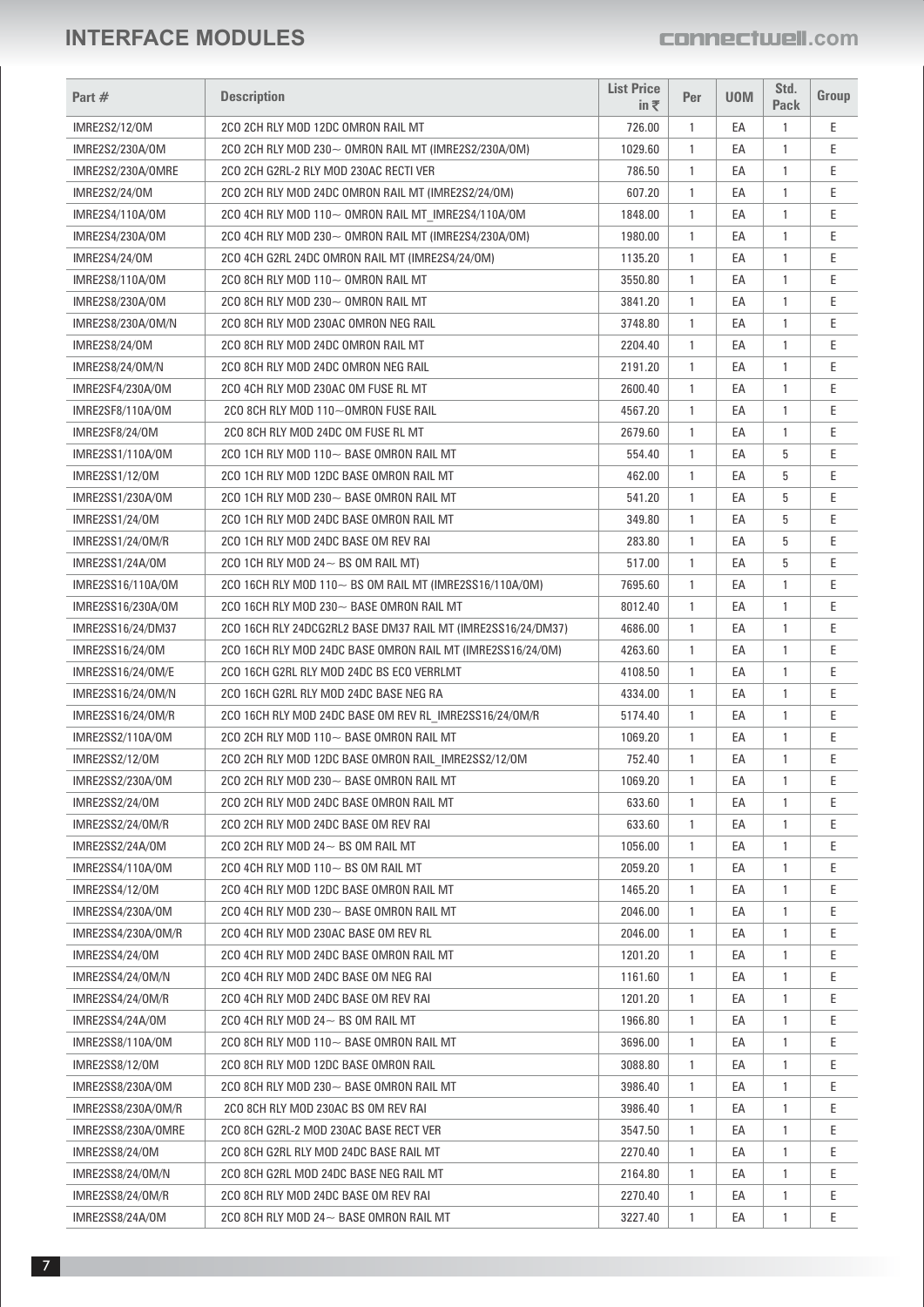| Part #                                  | <b>Description</b>                                          | <b>List Price</b><br>in ₹ | Per               | <b>UOM</b> | Std.<br><b>Pack</b> | Group |
|-----------------------------------------|-------------------------------------------------------------|---------------------------|-------------------|------------|---------------------|-------|
| IMRE2SS8/24A/OMRE                       | 2CO 8CH G2RL-2 MOD24AC BASE RECTIFIE VER                    | 3173.50                   | 1                 | EA         | 1                   | Е     |
| IMRE2SSF1/12/0M                         | 2CO 1CH RLY MOD 12DC BASE OM FUSE RL IMRE2SSF1/12/0M        | 514.80                    | $\mathbf{1}$      | EA         | 1                   | E     |
| IMRE2SSF1/24/0M                         | 2CO 1CH RLY MOD 24DC BASE OM FUSE RL                        | 418.00                    | $\mathbf{1}$      | EA         | 1                   | Ε     |
| IMRE2SSF16/110A/0M                      | 2CO 16CH RLY MOD 110AC BS OM OP FU R                        | 8250.00                   | 1                 | EA         | 1                   | E     |
| IMRE2SSF16/12/0M                        | 2CO 16CH RLY MOD 12DC BASE OM FUSE R IMRE2SSF16/12/OM       | 5332.80                   | 1                 | EA         | 1                   | E     |
| IMRE2SSF16/230A/0M                      | 2CO 16CH RLY MOD 230AC BS OM FUSE R                         | 8448.00                   | 1                 | EA         | 1                   | Е     |
| IMRE2SSF16/24/0M                        | 2CO 16CH RLY MOD 24DC BASE OM FUSE R                        | 5768.40                   | $\mathbf{1}$      | EA         | $\mathbf{1}$        | E     |
| IMRE2SSF2/12/0M                         | 2CO 2CH O/P FUSE RLMOD 12DC BASE OM IMRE2SSF2/12/OM         | 844.80                    | $\mathbf{1}$      | EA         | 1                   | E     |
| IMRE2SSF2/24/0M                         | 2CO 2CH O/P FUSE RLMOD 24DC BASE OM (IMRE2SSF2/24/OM)       | 818.40                    | 1                 | EA         | 1                   | Е     |
| IMRE2SSF4/110A/0M                       | 2CO 4CH RLY MOD 110A BS OM FU RL MT                         | 2006.40                   | $\mathbf{1}$      | EA         | $\mathbf{1}$        | Е     |
| IMRE2SSF4/12/0M                         | 2CO 4CH RLY MOD 12DC BASE OM FUSE RL IMRE2SSF4/12/OM        | 1452.00                   | 1                 | EA         | 1                   | E     |
| IMRE2SSF4/24/0M                         | 2CO 4CH RLY MOD 24DC BASE OM FUSE RL (IMRE2SSF4/24/OM)      | 1438.80                   | 1                 | EA         | 1                   | Е     |
| IMRE2SSF8/12/0M                         | 2CO 8CH RLY MOD 12DC BASE OM FUSE RL_IMRE2SSF8/12/0M        | 2679.60                   | $\mathbf{1}$      | EA         | $\mathbf{1}$        | E     |
| IMRE2SSF8/230A/OM                       | 2CO 8CH RLY MOD 230A BASE OM FUSE RL MT (IMRE2SSF8/230A/OM) | 4501.20                   | 1                 | EA         | 1                   | E     |
| IMRE2SSF8/24/0M                         | 2CO 8CH G2R MOD 24DC BASE NEG RAIL MT (IMRE2SSF8/24/0M)     | 2653.20                   | 1                 | EA         | 1                   | E     |
| IMRE2SSFI16/24/1                        | 2CO 16CH 24DC BASE OM FU FL O/P 24D                         | 6256.80                   | $\mathbf{1}$      | EA         | $\mathbf{1}$        | E     |
|                                         | 2CO 4CH 230AC BASE OM FU FL 230A RL                         | 2821.50                   | $\mathbf{1}$      | EA         | 1                   | E     |
| IMRE2SSFI4/230A/3<br>IMRE2SSFI4/24/0M/1 | 2CO 4CH 24DC BAS OM G2RL FU FL 0/P24DCRL                    |                           | 1                 | EA         | 1                   | E     |
|                                         |                                                             | 1969.00                   |                   |            |                     | E     |
| IMRE2SSFI8/24/0M/1                      | 2CO 8CH 24DC BASE OM G2RL FU FL O/P 24DCRL                  | 3729.00                   | $\mathbf{1}$<br>1 | EA<br>EA   | $\mathbf{1}$        |       |
| IMRE4SS1/110A/0M                        | 4CO 1CH RLY MOD 110 $\sim$ BS OM RAIL MT)                   | 643.50                    |                   |            | 1                   | E     |
| IMRE4SS1/230A/OM                        | 4CO 1CH RLY MOD 230~ BASE OMRON RAIL MT                     | 673.20                    | $\mathbf{1}$      | EA         | $\mathbf{1}$        | Е     |
| <b>IMRE4SS1/24/0M</b>                   | 4CO 1CH RLY MOD 24DC BASE OMRON RAIL MT                     | 673.20                    | 1                 | EA         | $\mathbf{1}$        | E     |
| IMRE4SS10/230A/0M                       | 4CO 10CH RLY MOD 230 $\sim$ BASE OMRON RA                   | 6164.40                   | $\mathbf{1}$      | EA         | 1                   | E     |
| IMRE4SS2/110A/0M                        | 4CO 2CH RLY MOD 110 $\sim$ BS OM RAIL MT)                   | 1287.00                   | $\mathbf{1}$      | EA         | $\mathbf{1}$        | Е     |
| IMRE4SS2/230A/OM                        | 4CO 2CH RLY MOD 230~ BASE OMRON RAIL MT                     | 1306.80                   | 1                 | EA         | 1                   | E     |
| IMRE4SS2/24/0M                          | 4CO 2CH RLY MOD 24DC BASE OMRON RAIL MT                     | 1306.80                   | $\mathbf{1}$      | EA         | 1                   | E     |
| IMRE4SS4/110A/0M                        | 4CO 4CH RLY MOD 110~ BASE OMRON RAIL MT                     | 2574.00                   | $\mathbf{1}$      | EA         | 1                   | E     |
| IMRE4SS4/110A/R                         | 4CO 4CH RLY MOD 110~ BASE OM REV RAIL MT                    | 2574.00                   | 1                 | EA         | 1                   | E     |
| IMRE4SS4/230A/0M                        | 4CO 4CH RLY MOD 230 $\sim$ BASE OMRON RAIL MT               | 2788.50                   | 1                 | EA         | 1                   | E     |
| IMRE4SS4/24/0M                          | 4CO 4CH RLY MOD 24DC BASE OMRON RAIL MT                     | 2547.60                   | 1                 | EA         | 1                   | E     |
| IMRE4SS8/110A/0M                        | 4CO 8CH RLY MOD 110~ BASE OMRON RAIL MT                     | 4765.20                   | 1                 | EA         | 1                   | E     |
| IMRE4SS8/110A/R                         | 4CO 8CH RLY MOD 110 $\sim$ BASE OM REV RAIL MT              | 4765.20                   | 1                 | EA         | 1                   | Ε     |
| IMRE4SS8/230A/0M                        | 4CO 8CH RLY MOD 230 $\sim$ BASE OMRON RAIL MT               | 4765.20                   | 1                 | EA         | 1                   | Е     |
| IMRE4SS8/24/0M                          | 4CO 8CH RLY MOD 24DC BASE OMRON RAIL MT                     | 4963.20                   | 1                 | EA         | 1                   | E     |
| IMRE4SS8/24/0M/R                        | 4CO 8CH RLY MOD 24DC BASE OM REV RAI                        | 4963.20                   | 1                 | EA         | 1                   | E     |
| IMRED/10                                | REDUNDANT DIODE MODULE 10A                                  | 990.00                    | 1                 | EA         | 1                   | D     |
| IMRED/20                                | REDUNDANT DIODE MODULE 20A                                  | 1320.00                   | 1                 | EA         | 1                   | D     |
| IMREDI16/24/DM370M                      | 1CO 16CH G2RL RLY 24DC BS DI FU DM37RLMT                    | 4663.30                   | 1                 | EA         | 1                   | E     |
| IMREF1S4/12/0M                          | 1CO 4CH IP FUSE RL MOD 12DC OM RLMT                         | 1188.00                   | 1                 | EA         | 1                   | Ε     |
| IMREF1SS16/24/0M                        | 1CO 16CH IP FUSE RLMOD 24DC BASE OM                         | 4217.40                   | 1                 | EA         | 1                   | E     |
| IMREF1SS4/24/0M                         | 1CO 4CH IP FUSE RLMOD 24DC BASE OM R                        | 1135.20                   | 1                 | EA         | 1                   | E     |
| IMREF1SS8/110A/0M                       | 1CO 8CH IP FU RL 110AC BS OM RLMT                           | 3181.20                   | 1                 | EA         | 1                   | Е     |
| IMREF1SS8/230A/OM                       | 1CO 8CH IP FU RL 230AC BS OM RLMT                           | 4052.40                   | 1                 | EA         | 1                   | Е     |
| IMREF1SS8/24/0M                         | 1CO 8CH IP FUSE RLMOD 24DC BASE OM R (IMREF1SS8/24/OM)      | 2059.20                   | 1                 | EA         | 1                   | Ε     |
| IMREF2SS16/24/0M                        | 2CO 16CH IP FUSE RL MOD 24DC BS OM R                        | 5372.40                   | 1                 | EA         | 1                   | E     |
| IMREF2SS2/230A/OM                       | 2CO 2CH IP FUSE RLMOD 230AC BASE OM)                        | 1320.00                   | 1                 | EA         | 1                   | Е     |
| IMREF2SS4/24/0M                         | 2CO 4CH IP FU RLMOD 24DC BS OM RLMT_IMREF2SS4/24/OM         | 1333.20                   | 1                 | EA         | 1                   | Е     |
| IMREF2SS8/110A/0M                       | 2CO 8CH IP FU RL 110AC BS OM RLMT)                          | 3569.50                   | 1                 | EA         | 1                   | E     |
| IMREF2SS8/230A/OM                       | 2CO 8CH IP FU RLY 230AC B OM RL MT (IMREF2SS8/230A/OM)      | 4237.20                   | 1                 | EA         | 1                   | E     |
| IMREF2SS8/24/0M                         | 2CO 8CH IP FUSE RL MOD 24DC BASE OM                         | 2653.20                   | 1                 | EA         | 1                   | Е     |
| IMRJ45/1:1/8/HS                         | RJ45 MOD HORIZ. SHLD AT TWO END RAIL MNT                    | 514.80                    | 1                 | EA         | $\mathbf{1}$        | D     |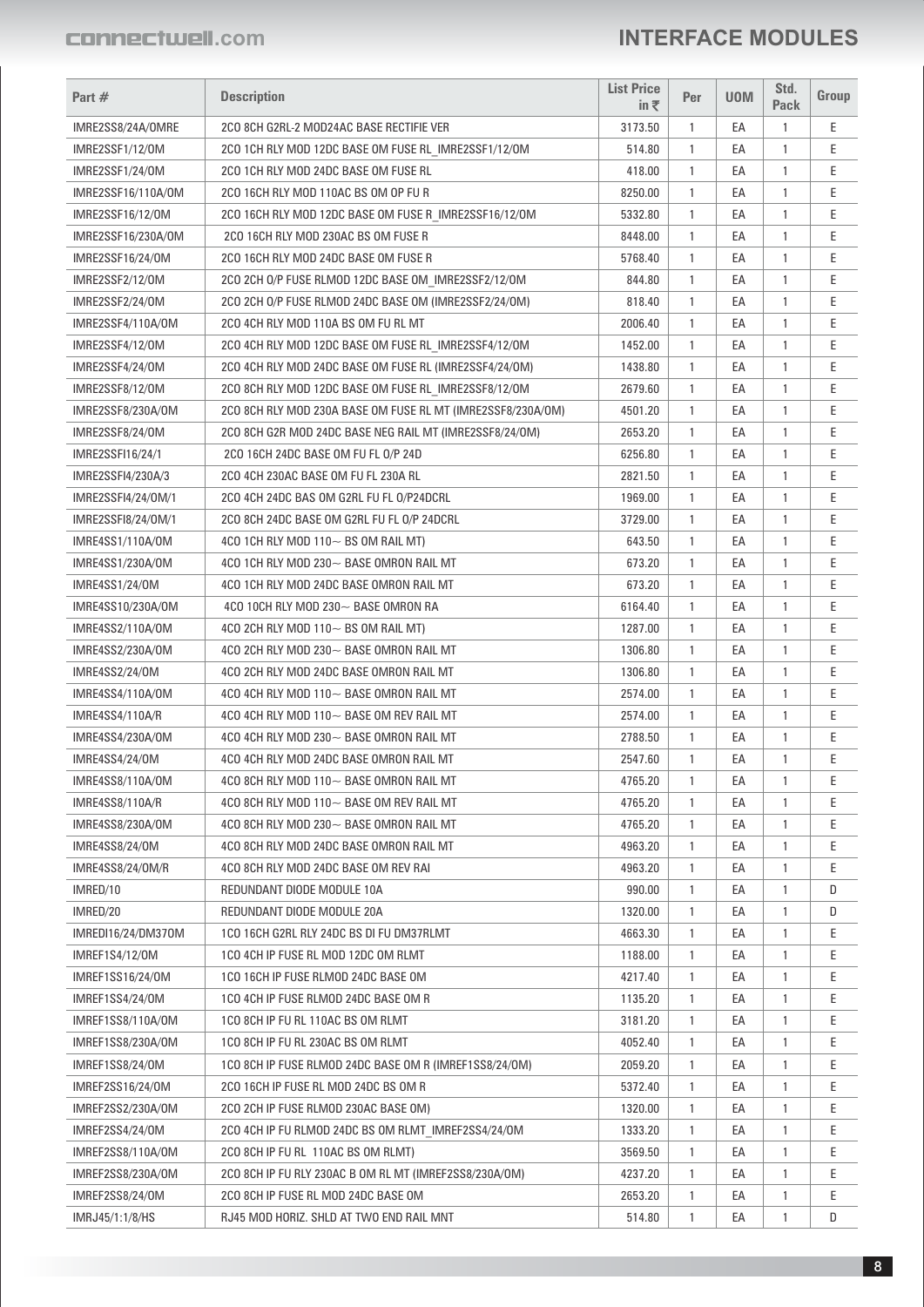| Part $#$           | <b>Description</b>                                   | <b>List Price</b><br>in $\bar{z}$ | Per          | <b>UOM</b> | Std.<br><b>Pack</b> | Group |
|--------------------|------------------------------------------------------|-----------------------------------|--------------|------------|---------------------|-------|
| IMRJ45/1:1/8/V     | RJ45 VERTICAL AT TWO END RAIL MT)                    | 550.00                            | $\mathbf{1}$ | EA         |                     | D     |
| <b>IMRJ45/8/H</b>  | 8PIN RJ45 MOD HORIZ. RAIL MNT                        | 528.00                            | $\mathbf{1}$ | EA         | 1                   | D     |
| <b>IMRJ45/8/HS</b> | 8PIN RJ45 MOD HORIZ. SHEILDED RAIL MNT               | 541.20                            | $\mathbf{1}$ | EA         |                     | D     |
| IMRJ45/8/HS-V1     | 8PIN RJ45 MOD HORIZ. SHEILDED RLMT V_IMRJ45/8/HS-V1  | 554.40                            | $\mathbf{1}$ | EA         | 1                   | D     |
| <b>IMRJ45/8/V</b>  | 8PIN RJ45 MOD VERTICAL RAIL MNT                      | 409.20                            | $\mathbf{1}$ | EA         |                     | D     |
| IMRJ45/8/V/6       | 6CH 8PIN RJ45 MOD VERTICAL RAIL MNT                  | 2362.80                           | $\mathbf{1}$ | EA         | 1                   | D     |
| <b>IMTLM/26/26</b> | 26 PIN SPRING TERMINAL DISTRIBUTION MOD              | 844.80                            | $\mathbf{1}$ | EA         |                     | D     |
| IMTLM/9/9          | 9 PIN SPRING TERMINAL DISTRIBUTION MOD               | 604.80                            | $\mathbf{1}$ | EA         | 1                   | D     |
| IMTRF12/24N/24N    | 12CH TRAN -24DC IN / -VE OUT FU RLMT_IMTRF12/24N/24N | 2402.40                           | $\mathbf{1}$ | EA         | 1                   | D     |
| IMV/14/R/275       | VARISTOR MOD 14 CH COMN ANODE 275 VOLT               | 1346.40                           | $\mathbf{1}$ | EA         | 1                   | D     |
| IMV/9/R/275        | VARISTOR MOD 9 CH COMN ANODE 275 VOLT                | 871.20                            | $\mathbf{1}$ | EA         | 1                   | D     |
| MFMT108G           | MNTG FOOT 108MM FR MNTG TRACK GRY                    | 8.80                              | 1            | EA         | 50                  | D     |
| MFMT108GN          | MNTG FOOT 108MM FR MNTG TRACK GRN                    | 8.80                              | 1            | EA         | 50                  | D     |
| MFMT73G            | MNTG FOOT 73MM FR MNTG TRACK GRY                     | 7.70                              | $\mathbf{1}$ | EA         | 50                  | D     |
| MFMT73G1           | MNTG FOOT 73MM FR MNTG TRACK GRY (NEW)               | 7.70                              | $\mathbf{1}$ | EA         | 50                  | D     |
| MFMT73GN           | MNTG FOOT 73MM FR MNTG TRACK GRN                     | 7.70                              | 1            | EA         | 50                  | D     |
| MT108G/2           | MNTG TRACK (108 MM PCB) GRY - 2 MTR                  | 1815.00                           | $\mathbf{1}$ | EA         | 50                  | D     |
| MT108GN/1          | MNTG TRACK (108 MM PCB) GRN - 1 MTR                  | 907.50                            | $\mathbf{1}$ | EA         | 50                  | D     |
| MT108GN/2          | MNTG TRACK (108 MM PCB) GRN - 2 MTR                  | 1815.00                           | $\mathbf{1}$ | EA         | 50                  | D     |
| MT73G/1            | MNTG TRACK (73 MM PCB) GRY - 1 MTR                   | 847.00                            | $\mathbf{1}$ | EA         | 50                  | D     |
| MT73G/2            | MNTG TRACK (73 MM PCB) GRY - 2 MTR                   | 1694.00                           | $\mathbf{1}$ | EA         | 50                  | D     |
| MT73GN/1           | MNTG TRACK (73 MM PCB) GRN - 1 MTR                   | 847.00                            | $\mathbf{1}$ | EA         | 50                  | D     |
| MT73GN/2           | MNTG TRACK (73 MM PCB) GRN - 2 MTR                   | 1694.00                           | 1            | EA         | 50                  | D     |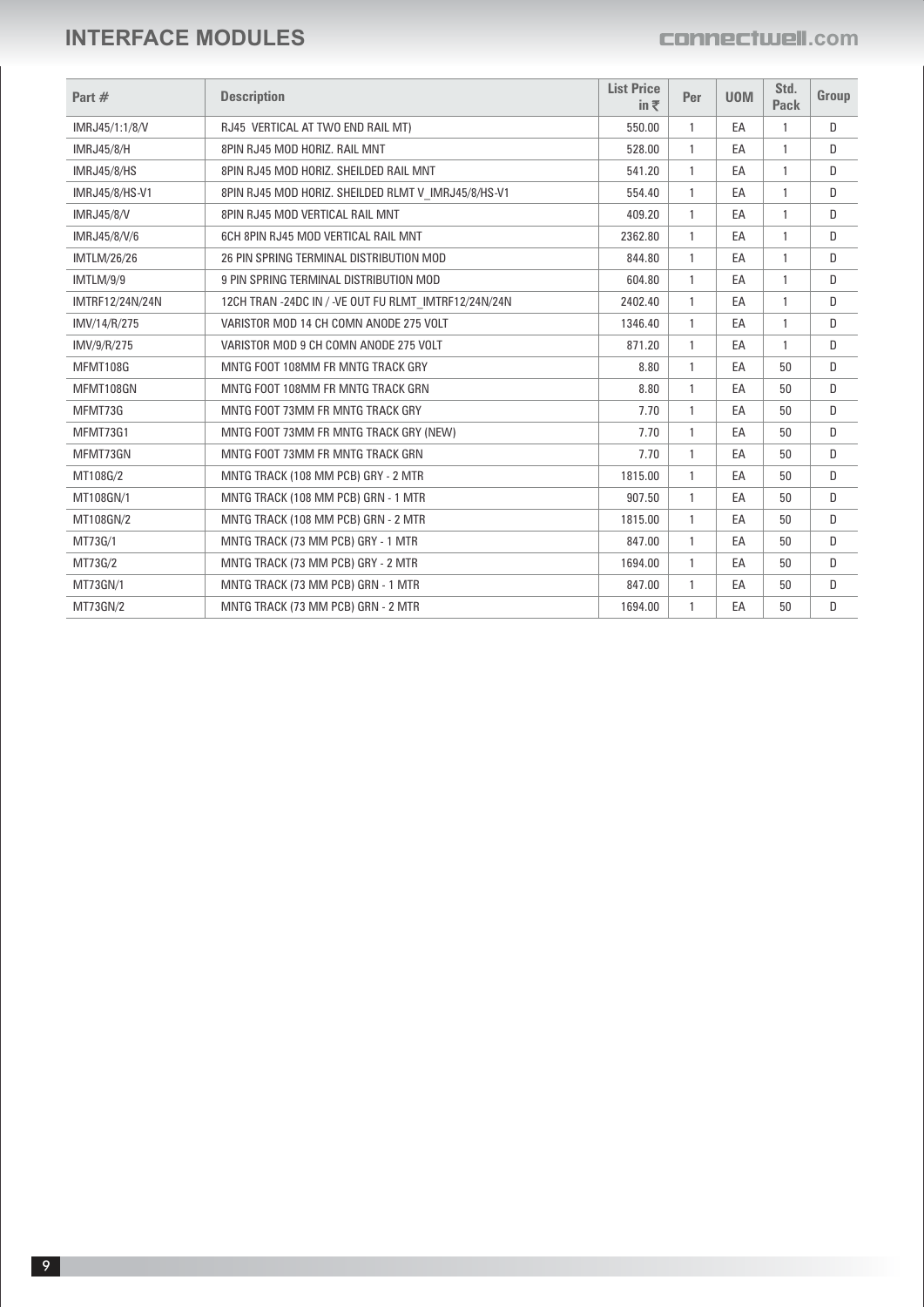#### **CIMRE MODULES**

| Part #                 | <b>Description</b>                       | <b>List Price</b><br>in ₹ | Per          | <b>UOM</b> | Std.<br>Pack | <b>Group</b> |
|------------------------|------------------------------------------|---------------------------|--------------|------------|--------------|--------------|
| CIMRE1SS2/110A/0M      | 1CO 2CH CW RLY MOD 110AC BASE OM RAIL MT | 885.00                    | 1            | EA         | 1            | E            |
| CIMRE1SS2/12/0M        | 1CO 2CH CW RLY MOD 12DC BASE OM RAIL MT  | 699.00                    | $\mathbf{1}$ | EA         | $\mathbf{1}$ | E            |
| CIMRE1SS2/230A/0M      | 1CO 2CH CW RLY MOD 230AC BASE OM RAIL MT | 1079.00                   | $\mathbf{1}$ | EA         | $\mathbf{1}$ | Ε            |
| CIMRE1SS2/24/0M        | 1CO 2CH CW RLY MOD 24DC BASE OM RAIL MT  | 487.00                    | 1            | EA         | $\mathbf{1}$ | E            |
| CIMRE1SS2/24A/0M       | 1CO 2CH CW RLY MOD 24AC BASE OM RAIL MT  | 954.00                    | $\mathbf{1}$ | EA         | 1            | Ε            |
| CIMRE1SS4/110A/0M      | 1CO 4CH CW RLY MOD 110AC BASE OM RAIL MT | 1704.00                   | $\mathbf{1}$ | EA         | $\mathbf{1}$ | E            |
| CIMRE1SS4/12/0M        | 1CO 4CH CW RLY MOD 12DC BASE OM RAIL MT  | 1272.00                   | $\mathbf{1}$ | EA         | 1            | E            |
| CIMRE1SS4/230A/0M      | 1CO 4CH CW RLY MOD 230AC BASE OM RAIL MT | 1965.00                   | $\mathbf{1}$ | EA         | $\mathbf{1}$ | Ε            |
| CIMRE1SS4/24/0M        | 1CO 4CH CW RLY MOD 24DC BASE OM RAIL MT  | 845.00                    | $\mathbf{1}$ | EA         | $\mathbf{1}$ | E            |
| CIMRE1SS4/24A/0M       | 1CO 4CH CW RLY MOD 24AC BASE OM RAIL MT  | 1971.00                   | $\mathbf{1}$ | EA         | $\mathbf{1}$ | E            |
| CIMRE1SS8/110A/0M      | 1CO 8CH CW RLY MOD 110AC BASE OM RAIL MT | 3370.00                   | $\mathbf{1}$ | EA         | $\mathbf{1}$ | E            |
| CIMRE1SS8/12/0M        | 1CO 8CH CW RLY MOD 12DC BASE OM RAIL MT  | 2391.00                   | 1            | EA         | 1            | E            |
| CIMRE1SS8/230A/0M      | 1CO 8CH CW RLY MOD 230AC BASE OM RAIL MT | 3676.00                   | $\mathbf{1}$ | EA         | $\mathbf{1}$ | E            |
| <b>CIMRE1SS8/24/0M</b> | 1CO 8CH CW RLY MOD 24DC BASE OM RAIL MT  | 1590.00                   | $\mathbf{1}$ | EA         | $\mathbf{1}$ | E            |
| CIMRE1SS8/24A/0M       | 1CO 8CH CW RLY MOD 24AC BASE OM RAIL MT  | 3110.00                   | $\mathbf{1}$ | EA         | $\mathbf{1}$ | E            |
| CIMRE2SS2/110A/0M      | 2CO 2CH CW RLY MOD 110AC BASE OM RAIL MT | 1038.00                   | $\mathbf{1}$ | EA         | $\mathbf{1}$ | E            |
| CIMRE2SS2/12/0M        | 2CO 2CH CW RLY MOD 12DC BASE OM RAIL MT  | 848.00                    | 1            | EA         | $\mathbf{1}$ | E            |
| CIMRE2SS2/230A/0M      | 2CO 2CH CW RLY MOD 230AC BASE OM RAIL MT | 1060.00                   | $\mathbf{1}$ | EA         | 1            | E            |
| CIMRE2SS2/24/0M        | 2CO 2CH CW RLY MOD 24DC BASE OM RAIL MT  | 636.00                    | $\mathbf{1}$ | EA         | $\mathbf{1}$ | E            |
| CIMRE2SS2/24A/0M       | 2CO 2CH CW RLY MOD 24AC BASE OM RAIL MT  | 1017.00                   | 1            | EA         | $\mathbf{1}$ | E            |
| CIMRE2SS4/110A/0M      | 2CO 4CH CW RLY MOD 110AC BASE OM RAIL MT | 1984.00                   | $\mathbf{1}$ | EA         | 1            | E            |
| CIMRE2SS4/12/0M        | 2CO 4CH CW RLY MOD 12DC BASE OM RAIL MT  | 1568.00                   | $\mathbf{1}$ | EA         | $\mathbf{1}$ | E            |
| CIMRE2SS4/230A/0M      | 2CO 4CH CW RLY MOD 230AC BASE OM RAIL MT | 2014.00                   | 1            | EA         | 1            | E            |
| CIMRE2SS4/24/0M        | 2CO 4CH CW RLY MOD 24DC BASE OM RAIL MT  | 1157.00                   | $\mathbf{1}$ | EA         | 1            | E            |
| CIMRE2SS4/24A/0M       | 2CO 4CH CW RLY MOD 24AC BASE OM RAIL MT  | 1895.00                   | $\mathbf{1}$ | EA         | $\mathbf{1}$ | E            |
| CIMRE2SS8/110A/0M      | 2CO 8CH CW RLY MOD 110AC BASE OM RAIL MT | 3561.00                   | 1            | EA         | 1            | E            |
| <b>CIMRE2SS8/12/0M</b> | 2CO 8CH CW RLY MOD 12DC BASE OM RAIL MT  | 2976.00                   | $\mathbf{1}$ | EA         | $\mathbf{1}$ | E            |
| CIMRE2SS8/230A/0M      | 2CO 8CH CW RLY MOD 230AC BASE OM RAIL MT | 3841.00                   | 1            | EA         | 1            | E            |
| CIMRE2SS8/24/0M        | 2CO 8CH CW RLY MOD 24DC BASE OM RAIL MT  | 2187.00                   | $\mathbf{1}$ | EA         | $\mathbf{1}$ | E            |
| CIMRE2SS8/24A/0M       | 2CO 8CH CW RLY MOD 24AC BASE OM RAIL MT  | 3561.00                   | $\mathbf{1}$ | EA         | $\mathbf{1}$ | E            |

#### **SWITCH-MODE POWER SUPPLY**

| Part $#$      | <b>Description</b>         | <b>List Price</b><br>in $\bar{\tau}$ | Per | <b>UOM</b> | Std.<br><b>Pack</b> | Group |
|---------------|----------------------------|--------------------------------------|-----|------------|---------------------|-------|
| CPSS50/24/2.1 | SMPS CW 1PH 50W 24VDC 2.1A | 1515.00                              |     | EA         |                     |       |
| CPSS60/24/2.5 | SMPS CW 1PH 60W 24VDC 2.5A | 1535.00                              |     | EA         |                     |       |
| IMRED/10      | REDUNDANT DIODE MODULE 10A | 990.00                               |     | EA         |                     | D     |
| IMRED/20      | REDUNDANT DIODE MODULE 20A | 1320.00                              |     | EA         |                     | D     |
|               |                            |                                      |     |            |                     |       |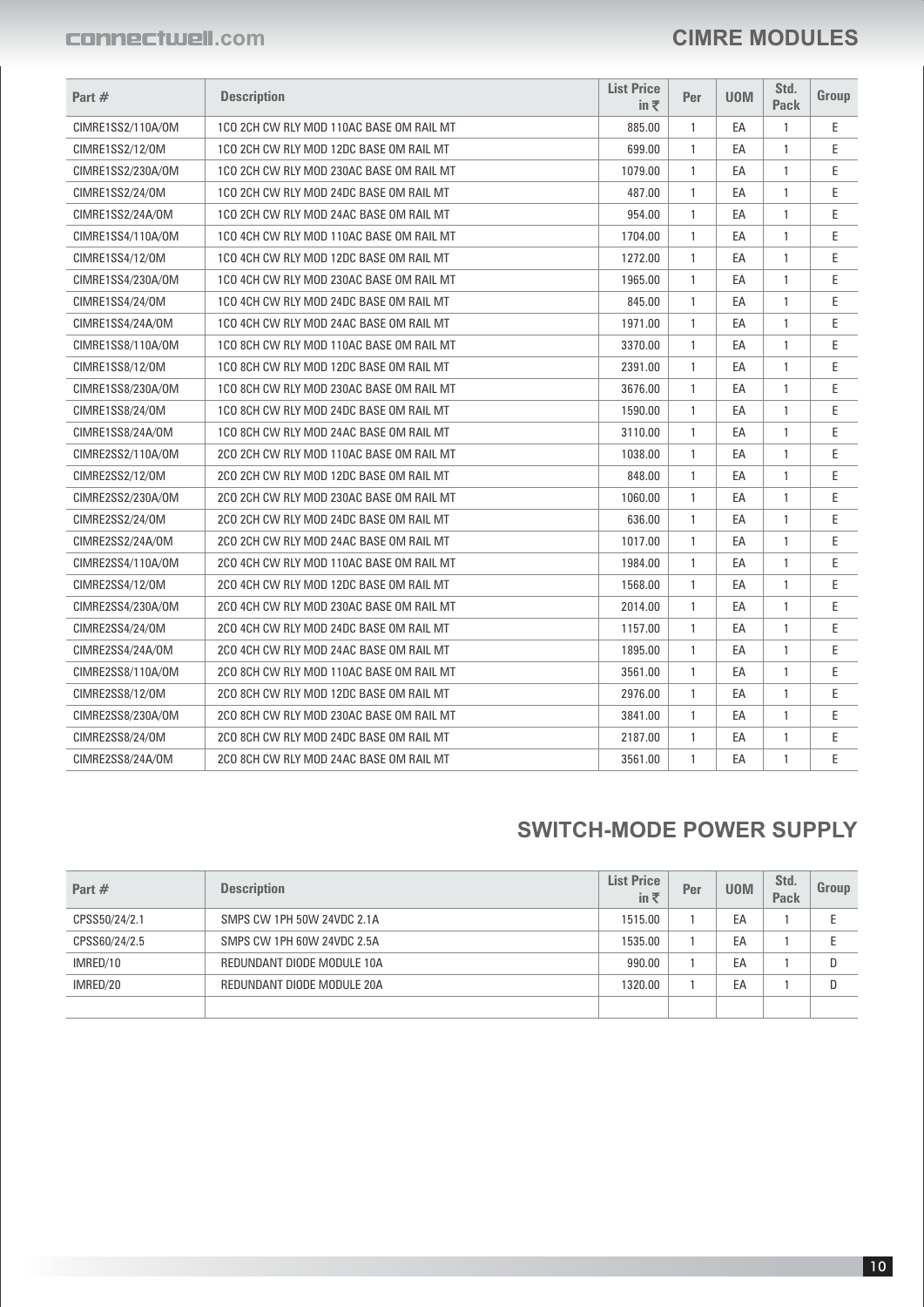| Part #             | <b>Description</b>                       | <b>List Price</b><br>in $\bar{\tau}$ | Per          | <b>UOM</b> | Std.<br><b>Pack</b> | Group |
|--------------------|------------------------------------------|--------------------------------------|--------------|------------|---------------------|-------|
| ADID24V            | <b>ADID ADAPTOR</b>                      | 1600.00                              | $\mathbf{1}$ | EA         | $\mathbf{1}$        | D     |
| ADIF24V            | <b>ADIF ADAPTOR</b>                      | 1600.00                              | $\mathbf{1}$ | EA         | 1                   | D     |
| ADOD24V            | ADOD ADAPTOR                             | 1600.00                              | $\mathbf{1}$ | EA         | $\mathbf{1}$        | D     |
| ADOF24V            | ADOF ADAPTOR                             | 1600.00                              | $\mathbf{1}$ | EA         | 1                   | D     |
| CSER1-120U380A2XC  | SLIM RELY MOD SSR 1NO 120VAC/DC SP CL    | 885.50                               | $\mathbf{1}$ | EA         | 10                  | Ε     |
| CSER1-120U380A2YC  | SLIM RELY MOD SSR 1NO 120VAC/DC SW CL    | 885.50                               | $\mathbf{1}$ | EA         | 10                  | Ε     |
| CSER1-120U48D100XC | SLIM RELY MOD SSR 1NO 120VAC/DC SP CL    | 784.30                               | $\mathbf{1}$ | EA         | 10                  | E     |
| CSER1-120U48D100YC | SLIM RELY MOD SSR 1NO 120VAC/DC SW CL    | 784.30                               | $\mathbf{1}$ | EA         | 10                  | E     |
| CSER1-120U48D4XC   | SLIM RELY MOD SSR 1NO 120VAC/DC SP CL    | 1170.40                              | $\mathbf{1}$ | EA         | 10                  | Ε     |
| CSER1-120U48D4YC   | SLIM RELY MOD SSR 1NO 120VAC/DC SW CL    | 1170.40                              | $\mathbf{1}$ | EA         | 10                  | E     |
| CSER1-230A380A2XC  | SLIM RELY MOD SSR 1NO 230VAC SP CL       | 917.40                               | $\mathbf{1}$ | EA         | 10                  | Ε     |
| CSER1-230A380A2YC  | SLIM RELY MOD SSR 1NO 230VAC SW CL       | 917.40                               | $\mathbf{1}$ | EA         | 10                  | E     |
| CSER1-230A48D100XC | SLIM RELY MOD SSR 1NO 230VAC SP CL       | 885.50                               | $\mathbf{1}$ | EA         | 10                  | E     |
| CSER1-230A48D100YC | SLIM RELY MOD SSR 1NO 230VAC SW CL       | 885.50                               | $\mathbf{1}$ | EA         | 10                  | Ε     |
| CSER1-230A48D4XC   | SLIM RELY MOD SSR 1NO 230VAC SP CL       | 1234.20                              | $\mathbf{1}$ | EA         | 10                  | E     |
| CSER1-230A48D4YC   | SLIM RELY MOD SSR 1NO 230VAC SW CL       | 1234.20                              | $\mathbf{1}$ | EA         | 10                  | Ε     |
| CSER1-24D380A2XC   | SLIM RELY MOD SSR 1NO 24VDC SP CL        | 885.50                               | $\mathbf{1}$ | EA         | 10                  | Ε     |
| CSER1-24D380A2YC   | SLIM RELY MOD SSR 1NO 24VDC SW CL        | 885.50                               | $\mathbf{1}$ | EA         | 10                  | Ε     |
| CSER1-24D48D100XC  | SLIM RELY MOD SSR 1NO 24VDC SP CL        | 759.00                               | $\mathbf{1}$ | EA         | 10                  | Ε     |
| CSER1-24D48D100XD  | SLIM RELY MOD SSR 1NO 24VDC SP CL        | 759.00                               | $\mathbf{1}$ | EA         | 10                  | Ε     |
| CSER1-24D48D100YC  | SLIM RELY MOD SSR 1NO 24VDC SW CL        | 759.00                               | $\mathbf{1}$ | EA         | 10                  | Ε     |
| CSER1-24D48D100YD  | SLIM RELY MOD SSR 1NO 24VDC SW CL        | 759.00                               | $\mathbf{1}$ | EA         | 10                  | Ε     |
| CSER1-24D48D4XC    | SLIM RELY MOD SSR 1NO 24VDC SP CL        | 1138.50                              | $\mathbf{1}$ | EA         | 10                  | Ε     |
| CSER1-24D48D4XD    | SLIM RELY MOD SSR 1NO 24VDC SP CL        | 1138.50                              | $\mathbf{1}$ | EA         | 10                  | E     |
| CSER1-24D48D4YC    | SLIM RELY MOD SSR 1NO 24VDC SW CL        | 1138.50                              | $\mathbf{1}$ | EA         | 10                  | Ε     |
| CSER1-24D48D4YD    | SLIM RELY MOD SSR 1NO 24VDC SW CL        | 1138.50                              | $\mathbf{1}$ | EA         | 10                  | Ε     |
| CSER1-24U380A2XC   | SLIM RELY MOD SSR 1NO 24VAC/DC SP CL     | 885.50                               | $\mathbf{1}$ | EA         | 10                  | E     |
| CSER1-24U380A2YC   |                                          |                                      |              | EA         |                     | Ε     |
|                    | SLIM RELY MOD SSR 1NO 24VAC/DC SW CL     | 885.50                               | $\mathbf{1}$ |            | 10                  |       |
| CSER1-24U48D100XC  | SLIM RELY MOD SSR 1NO 24VAC/DC SP CL     | 784.30                               | $\mathbf{1}$ | EA         | 10                  | Ε     |
| CSER1-24U48D100YC  | SLIM RELY MOD SSR 1NO 24VAC/DC SW CL     | 784.30                               | $\mathbf{1}$ | EA         | 10                  | E     |
| CSER1-24U48D100YD  | SLIM RELY MOD SSR 1NO 24VAC/DC SW CL     | 784.30                               | 1            | EA         | 10                  | Ε     |
| CSER1-24U48D4XC    | SLIM RELY MOD SSR 1NO 24VAC/DC SP CL     | 1170.40                              | $\mathbf{1}$ | EA         | 10                  | Ε     |
| CSER1-24U48D4YC    | SLIM RELY MOD SSR 1NO 24VAC/DC SW CL     | 1170.40                              | $\mathbf{1}$ | EA         | 10                  | Ε     |
| CSER1-24U48D4YD    | SLIM RELY MOD SSR 1NO 24VAC/DC SW CL     | 1170.40                              | $\mathbf{1}$ | EА         | 10                  | E     |
| CSER1-4860U380A2XC | SLIM RELY MOD SSR 1NO 48-60VAC/DC SP CL  | 885.50                               | $\mathbf{1}$ | EA         | 10                  | Ε     |
| CSER1-4860U380A2YC | SLIM RELY MOD SSR 1NO 48-60VAC/DC SW CL  | 885.50                               | $\mathbf{1}$ | EA         | 10                  | Ε     |
| CSER14860U48D100XC | SLIM RELY MOD SSR 1NO 48-60VAC/DC SP CL  | 784.30                               | $\mathbf{1}$ | EА         | 10                  | Е     |
| CSER14860U48D100YC | SLIM RELY MOD SSR 1NO 48-60VAC/DC SW CL  | 784.30                               | $\mathbf{1}$ | EA         | 10                  | Ε     |
| CSER1-4860U48D4XC  | SLIM RELY MOD SSR 1NO 48-60VAC/DC SP CL  | 1170.40                              | $\mathbf{1}$ | EA         | 10                  | E     |
| CSER1-4860U48D4YC  | SLIM RELY MOD SSR 1NO 48-60VAC/DC SW CL  | 1170.40                              | $\mathbf{1}$ | EA         | 10                  | Ε     |
| CSR1S-120UXA       | SLIM RELY MOD EMR 1CO 120VAC/DC SP CL    | 437.00                               | $\mathbf{1}$ | EA         | 10                  | Ε     |
| CSR1S-120UXB       | SLIM RELY MOD CW EMR 1CO 120VAC/DC SP CL | 418.00                               | $\mathbf{1}$ | EA         | 10                  | E     |
| CSR1S-120UYA       | SLIM RELY MOD EMR 1CO 120VAC/DC SW CL    | 437.00                               | $\mathbf{1}$ | EA         | 10                  | Ε     |
| CSR1S-120UYB       | SLIM RELY MOD CW EMR 1CO 120VAC/DC SW CL | 418.00                               | $\mathbf{1}$ | EA         | 10                  | Ε     |
| CSR1S-12UXA        | SLIM RELY MOD EMR 1CO 12VAC/DC SP CL     | 418.00                               | $\mathbf{1}$ | EА         | 10                  | E     |
| CSR1S-12UYA        | SLIM RELY MOD EMR 1CO 12VAC/DC SW CL     | 418.00                               | $\mathbf{1}$ | EA         | 10                  | Ε     |
| CSR1S-230AXA       | SLIM RELY MOD EMR 1CO 230VAC SP CL       | 529.00                               | $\mathbf{1}$ | EA         | 10                  | Ε     |
| CSR1S-230AXB       | SLIM RELY MOD CW EMR 1CO 230VAC SP CL    | 506.00                               | $\mathbf{1}$ | EА         | 10                  | E     |
| CSR1S-230AYA       | SLIM RELY MOD EMR 1CO 230VAC SW CL       | 529.00                               | $\mathbf{1}$ | EA         | 10                  | Ε     |
| CSR1S-230AYB       | SLIM RELY MOD CW EMR 1CO 230VAC SW CL    | 506.00                               | $\mathbf{1}$ | EA         | 10                  | Ε     |
| CSR1S-230UXA       | SLIM RELY MOD EMR 1CO 230VAC/DC SP CL    | 563.50                               | $\mathbf{1}$ | EА         | 10                  | Ε     |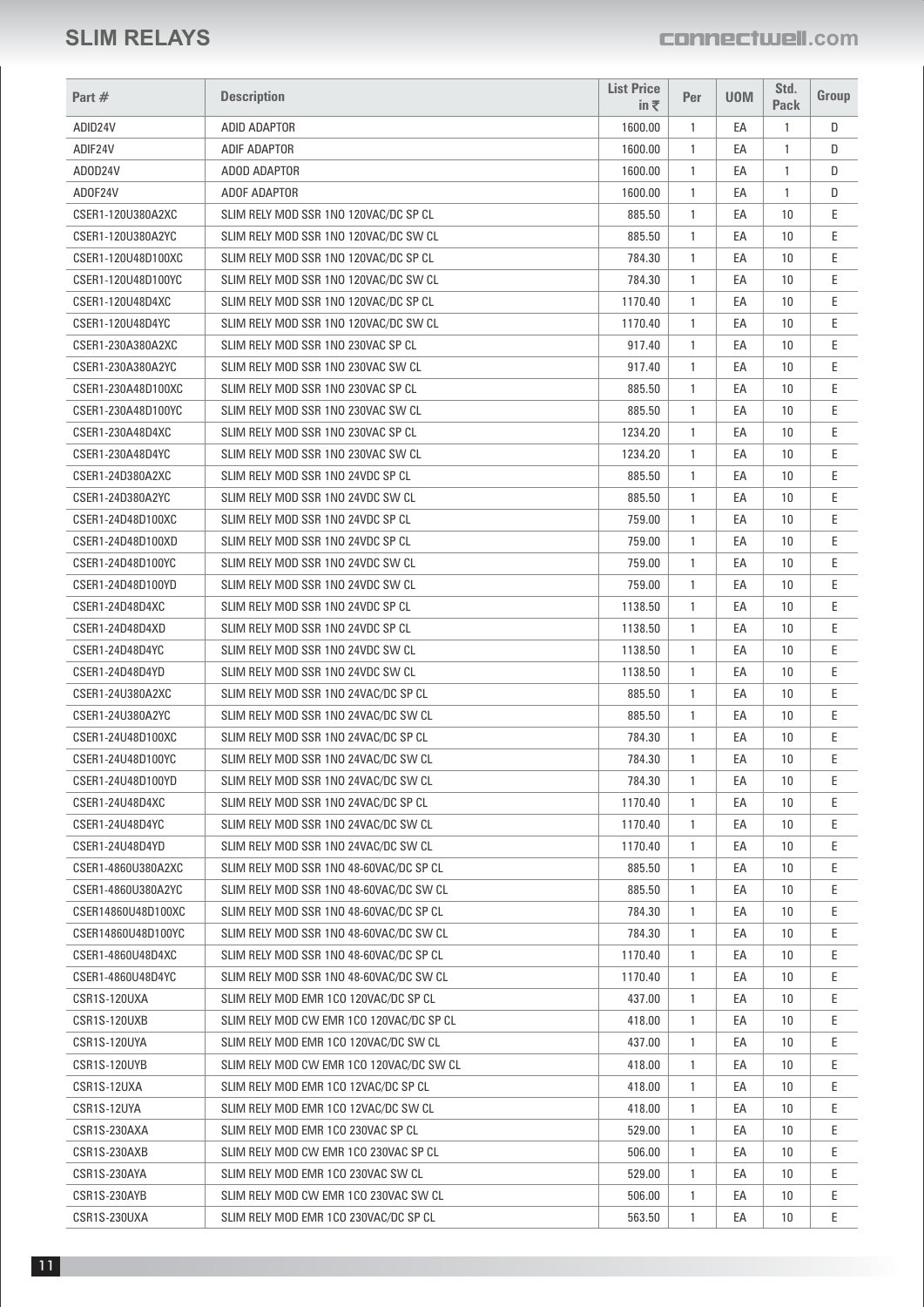#### **SLIM RELAYS**

| Part #            | <b>Description</b>                         | <b>List Price</b><br>in $\bar{z}$ | Per          | <b>UOM</b> | Std.<br>Pack | Group |
|-------------------|--------------------------------------------|-----------------------------------|--------------|------------|--------------|-------|
| CSR1S-230UXA-SN   | SLIM RELY MOD EMR 1CO 230VUC-SN SP CL      | 1080.00                           | $\mathbf{1}$ | EA         | 10           | E     |
| CSR1S-230UXB      | SLIM RELY MOD CW EMR 1CO 230VAC/DC S       | 539.00                            | $\mathbf{1}$ | EA         | 10           | E     |
| CSR1S-230UYA      | SLIM RELY MOD EMR 1CO 230VAC/DC SW CL      | 563.50                            | $\mathbf{1}$ | EA         | 10           | E     |
| CSR1S-230UYA-SN   | SLIM RELY MOD EMR 1CO 230VUC-SN SC CL      | 1080.00                           | $\mathbf{1}$ | EA         | 10           | E     |
| CSR1S-230UYB      | SLIM RELY MOD CW EMR 1CO 230VAC/DC S       | 539.00                            | $\mathbf{1}$ | EA         | 10           | E     |
| CSR1S-24DXA       | SLIM RELY MOD EMR 1CO 24VDC SP CL          | 364.60                            | $\mathbf{1}$ | EA         | 10           | E     |
| CSR1S-24DXB       | SLIM RELY MOD CW EMR 1CO 24VDC SP CL       | 348.70                            | $\mathbf{1}$ | EA         | 10           | E     |
| CSR1S-24DYA       | SLIM RELY MOD EMR 1CO 24VDC SW CL          | 364.60                            | $\mathbf{1}$ | EA         | 10           | E     |
| CSR1S-24DYB       | SLIM RELY MOD CW EMR 1CO 24VDC SW CL       | 348.70                            | $\mathbf{1}$ | EA         | 10           | E     |
| CSR1S-24UXA       | SLIM RELY MOD EMR 1CO 24VAC/DC SP CL       | 437.00                            | $\mathbf{1}$ | EA         | 10           | E     |
| CSR1S-24UXB       | SLIM RELY MOD CW EMR 1CO 24VAC/DC SP CL    | 418.00                            | $\mathbf{1}$ | EA         | 10           | E     |
| CSR1S-24UYA       | SLIM RELY MOD EMR 1CO 24VAC/DC SW CL       | 437.00                            | $\mathbf{1}$ | EA         | 10           | E     |
| CSR1S-24UYB       | SLIM RELY MOD CW EMR 1CO 24VAC/DC SW CL    | 418.00                            | $\mathbf{1}$ | EA         | 10           | E     |
| CSR1S-48-60UXA    | SLIM RELY MOD EMR 1CO 48-60VAC/DC SP CL    | 437.00                            | $\mathbf{1}$ | EA         | 10           | E     |
| CSR1S-48-60UXB    | SLIM RELY MOD CW EMR 1CO 48-60VAC/DC SP CL | 418.00                            | $\mathbf{1}$ | EA         | 10           | E     |
| CSR1S-48-60UYA    | SLIM RELY MOD EMR 1CO 48-60VAC/DC SW CL    | 437.00                            | $\mathbf{1}$ | EA         | 10           | E     |
| CSR1S-48-60UYB    | SLIM RELY MOD CW EMR 1CO 48-60VAC/DC SW CL | 418.00                            | $\mathbf{1}$ | EA         | 10           | Ε     |
| CSR1S-5DXA        | SLIM RELY MOD EMR 1CO 5VDC SP CL           | 418.00                            | $\mathbf{1}$ | EA         | 10           | E     |
| CSR1S-5DYA        | SLIM RELY MOD EMR 1CO 5VDC SW CL           | 418.00                            | $\mathbf{1}$ | EA         | 10           | E     |
| IMACC/SER/24D48D4 | IM ACC SSR 24DC IN & DC OUT 4A             | 1001.00                           | $\mathbf{1}$ | EA         | 100          | E     |
| IMACC/SR1S/05     | IM ACC SLIM RELAY 1CO 5VDC                 | 250.80                            | $\mathbf{1}$ | EA         | 100          | E     |
| IMACC/SR1S/12     | IM ACC SLIM RELAY 1CO 12VDC                | 228.80                            | $\mathbf{1}$ | EA         | 100          | E     |
| IMACC/SR1S/24     | IM ACC SLIM RELAY 1CO 24VDC                | 202.40                            | $\mathbf{1}$ | EA         | 100          | E     |
| IMACC/SR1S/60     | IM ACC SLIM RELAY 1CO 60VDC                | 363.00                            | $\mathbf{1}$ | EA         | 100          | E     |
| <b>SRL1-24D</b>   | CW SLIM RELAY SPDT 24VDC 1 CO              | 202.40                            | $\mathbf{1}$ | EA         | 100          | E     |
| <b>SRL1-60D</b>   | CW SLIM RELAY SPDT 60VDC 1 CO              | 363.00                            | $\mathbf{1}$ | EA         | 100          | E     |

#### **Terms & Conditions:**

| Price                      | Ex Works Dombivli, excluding freight, taxes etc.                                                                                                                                                                  |
|----------------------------|-------------------------------------------------------------------------------------------------------------------------------------------------------------------------------------------------------------------|
| Packing & Forwarding       | Included in the prices                                                                                                                                                                                            |
| <b>GST</b>                 | Extra as applicable at the time of despatch                                                                                                                                                                       |
| Freight                    | To be borne by the customer                                                                                                                                                                                       |
| Insurance                  | Goods will be dispatched duly insured                                                                                                                                                                             |
| Shortage / Loss in Transit | Shortage, damage or loss in transit, if any, should be intimated to us within 24 hours of the time of receipt of<br>consignment. Necessary certificate from the transporter / railways should be forwarded to us. |
| Place of Jurisdiction      | Mumbai, India                                                                                                                                                                                                     |
| Note                       | Standard Colour for Polyamide 66 Terminal Blocks is Grey.                                                                                                                                                         |
|                            | Standard Colour for Melamine Terminal Blocks is Khaki.                                                                                                                                                            |
|                            | Pre Assembled Terminal Block as per customer's drawing complete with marking tags,<br>interconnecting and mounting accessories can be supplied on quote basis.                                                    |
|                            | This price list supersedes all our earlier price lists and is subject to revision without prior intimation.                                                                                                       |